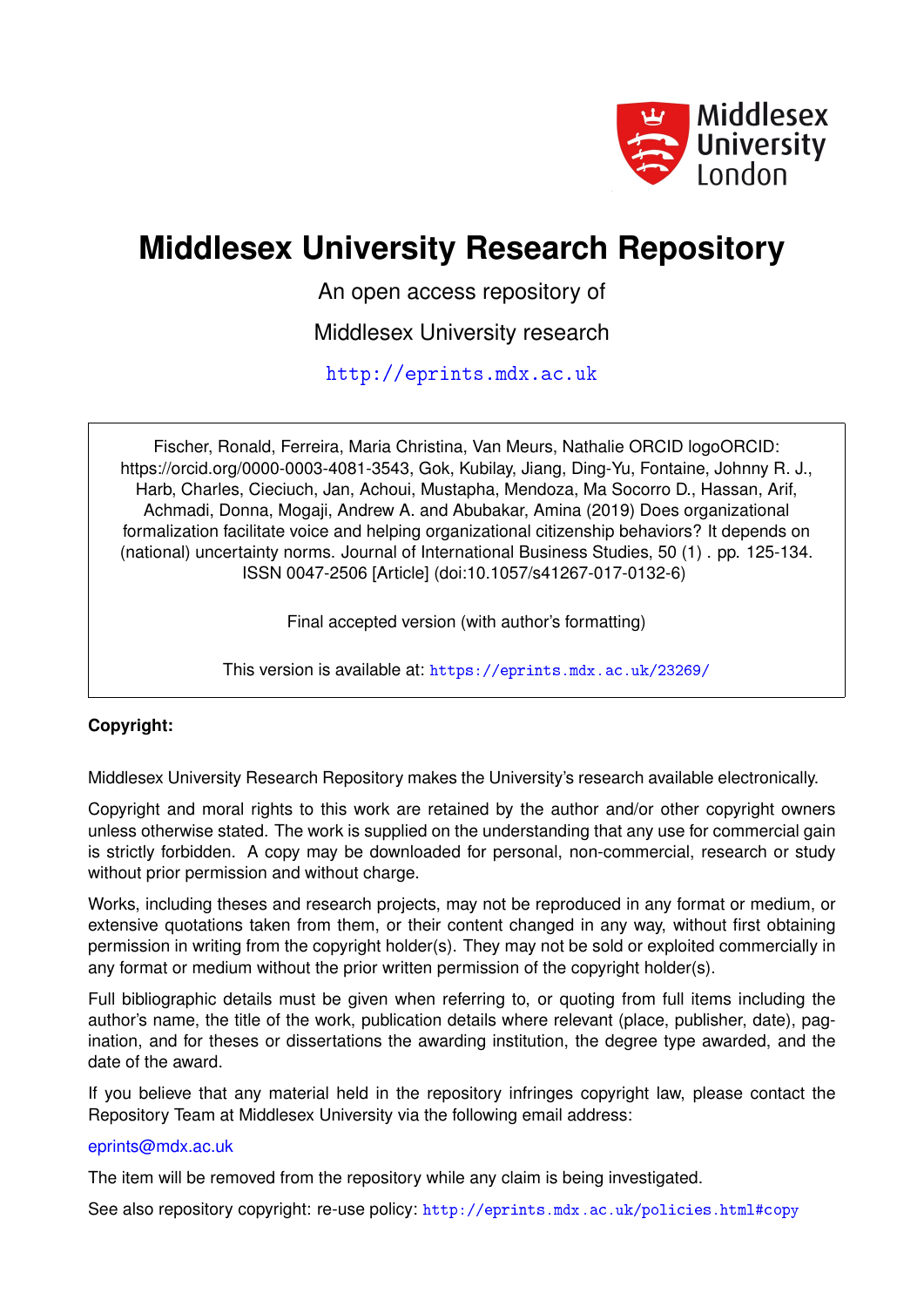# **Does organizational formalization facilitate voice and helping organizational citizenship behaviors? It depends on (national) uncertainty norms**

#### **Ronald Fischer**

School of Psychology

Victoria University of Wellington

Kelburn Parade

PO Box 600

Wellington 6012

New Zealand

Ronald.fischer@vuw.ac.nz

+64 4 463 5373

#### **Maria Cristina Ferreira**

#### Salgado de Oliveira University

Rua Marquês de Valença, 80 Apto. 602 - Tijuca - Rio de Janeiro-RJ - 20550-030, Brasil

Telephone: +5521988989207

Fax: +552125657903

mcris@centroin.com.br

#### **Nathalie Van Meurs**

Middlesex University, School of Business

International Management & Innovation Department

Williams W104

The Burroughs

London

NW4 4BT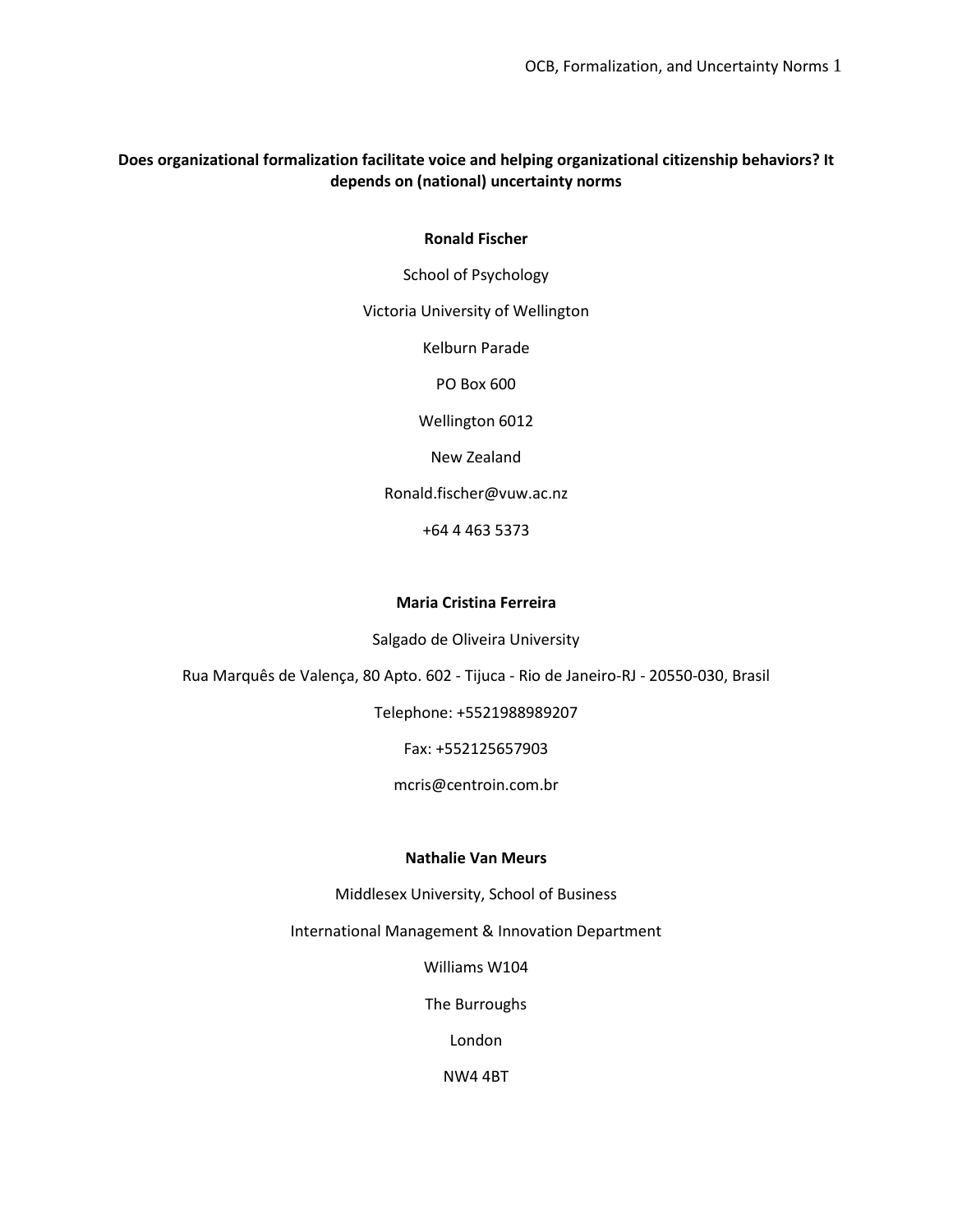United Kingdom

+442084114536

n.van-meurs@mdx.ac.uk

#### **Kubilay Gok**

Department of Business Administration

College of Business Administration

Winona State University

175 West Mark Street, Winona, 55987, USA

kgok@winona.edu

Tel: +1.507.457.2560

Fax: +1.507.457.5602

# **Ding-Yu Jiang**

Department of Psychology, National Chung Cheng University, Chiayi, Taiwan, R.O.C.

168 University Rd., Min-Hsiung, Chiayi, Taiwan, R.O.C.

psydyj@ccu.edu.tw

Tel: +886-5-2729324

Fax: +886-5-2720857

# **Johnny R. J. Fontaine**

Department of Personnel Management, Work and Organizational Psychology Ghent University,

Henri Dunantlaan 2 9000 Gent, Belgium Johnny.Fontaine@UGent.be Tel: +32 9 264 64 57

Fax: + 32 9 264 64 94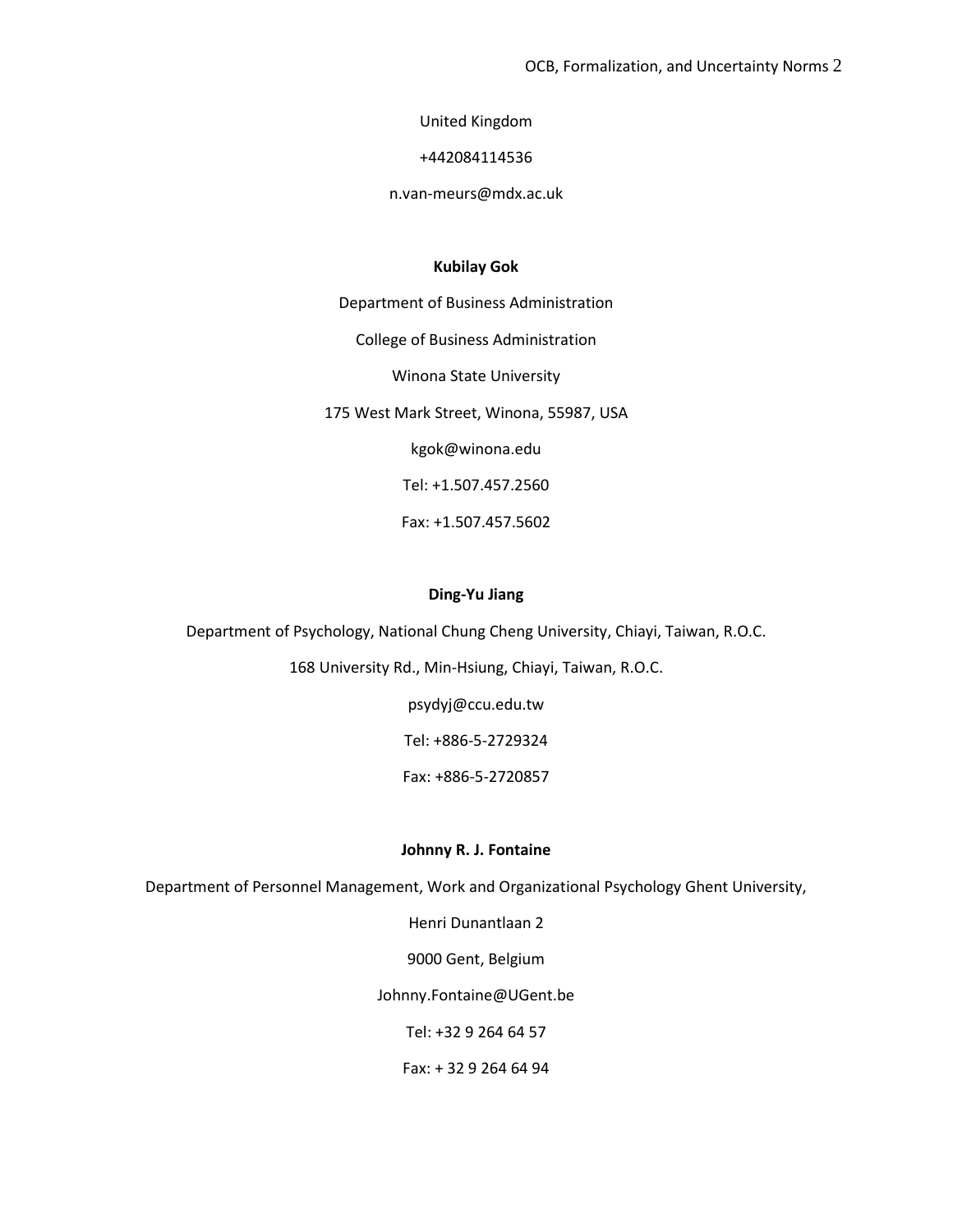### **Charles Harb**

American University of Beirut, Department of Psychology, PO-Box 11-0236/Psychology Department, Beirut, Lebanon

Telephone: +961 1 350000 Ext: 43714

charles.harb@aub.edu.lb

#### **Jan Cieciuch**

University of Zurich, University Research Priority Program Social Networks, Switzerland

Andreasstrasse 15

CH-8050 Zürich

Tel. +41 44 634 29 18

Fax +41 44 634 29 40

jancieciuch@gmail.com

#### **Mustapha Achoui**

Arab Open University - Headquarter (Kuwait)

Vice president for research and development

P.O. Box 3322 Al-Safat 13033

Kuwait

Phone: +96565042537

Fax: +96524394040

m.achoui@arabou.edu.kw

mustafafait@hotmail.com

**Ma. Socorro D. Mendoza**

UBHC, Rutgers University

Postal Address: 1223 Kelly St., Union, NJ 07083, USA

Telephone: 908 327 7225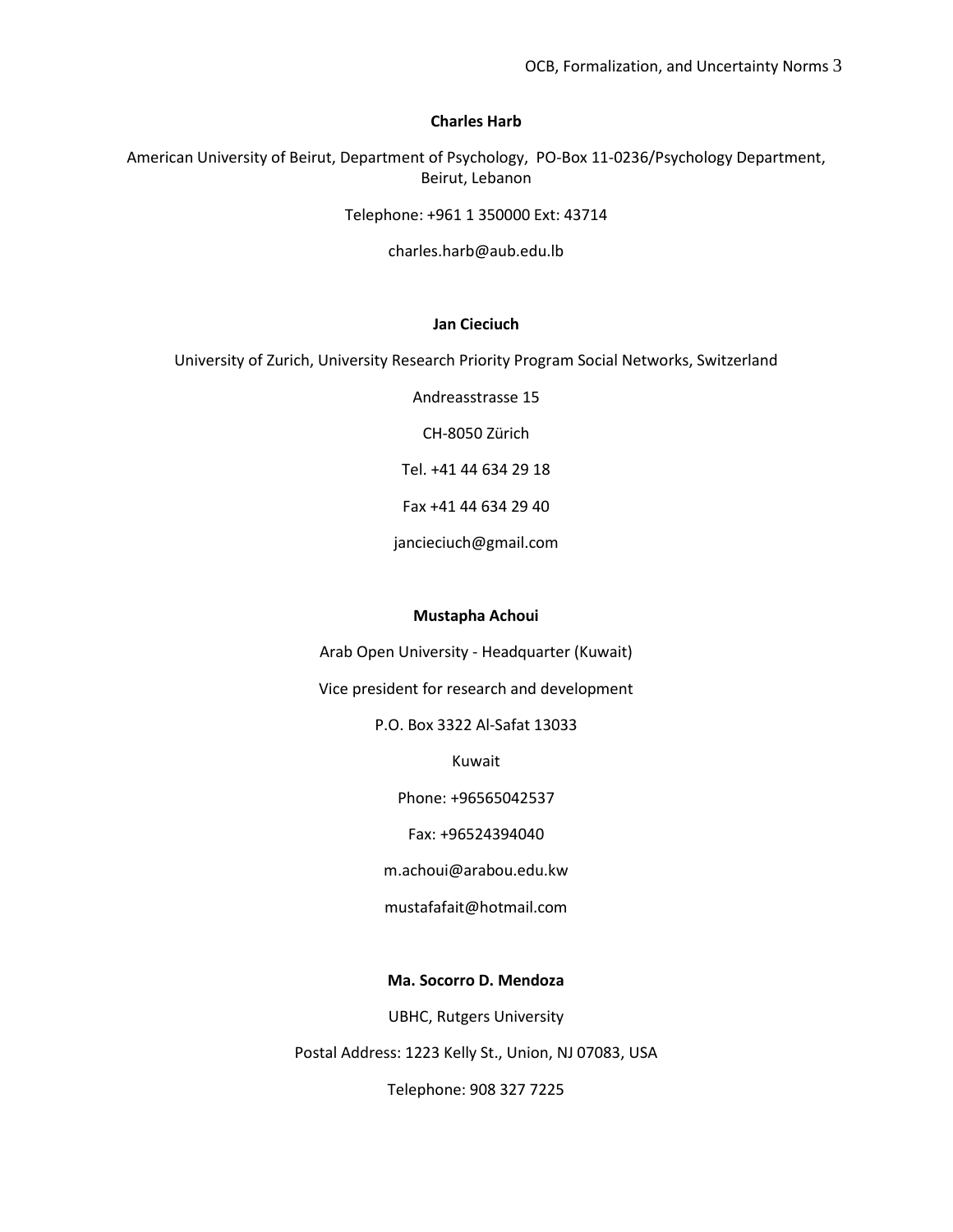soc.mendoza@yahoo.com

#### **Arif Hassan**

International Islamic University Malaysia,

P.O. Box 10, 50728 Kuala Lumpur, Malaysia

Fax: (+603) 6196 4053

Tel: +60361964680

arifh@iium.edu.my

### **Donna Achmadi**

Victoria University of Wellington - New Zealand

Canterbury District Health Board, Hillmorton Hospital, Christchurch - New Zealand

Donna.Achmadi@gmail.com

Tel. +64 3 3392710

Fax +64 3 3392711

# **Andrew Mogaji**

Department of Psychology, Benue State University, Makurdi, Nigeria

a\_mogaj@yahoo.com

Tel.: +234 7037551466

# **Amina Abubakar**

Department of Psychology and Public Health, Pwani University, Kilifi, Kenya

[A.AbubakarAli@uvt.nl](mailto:A.AbubakarAli@uvt.nl)

Tel:+ +254 41 7525100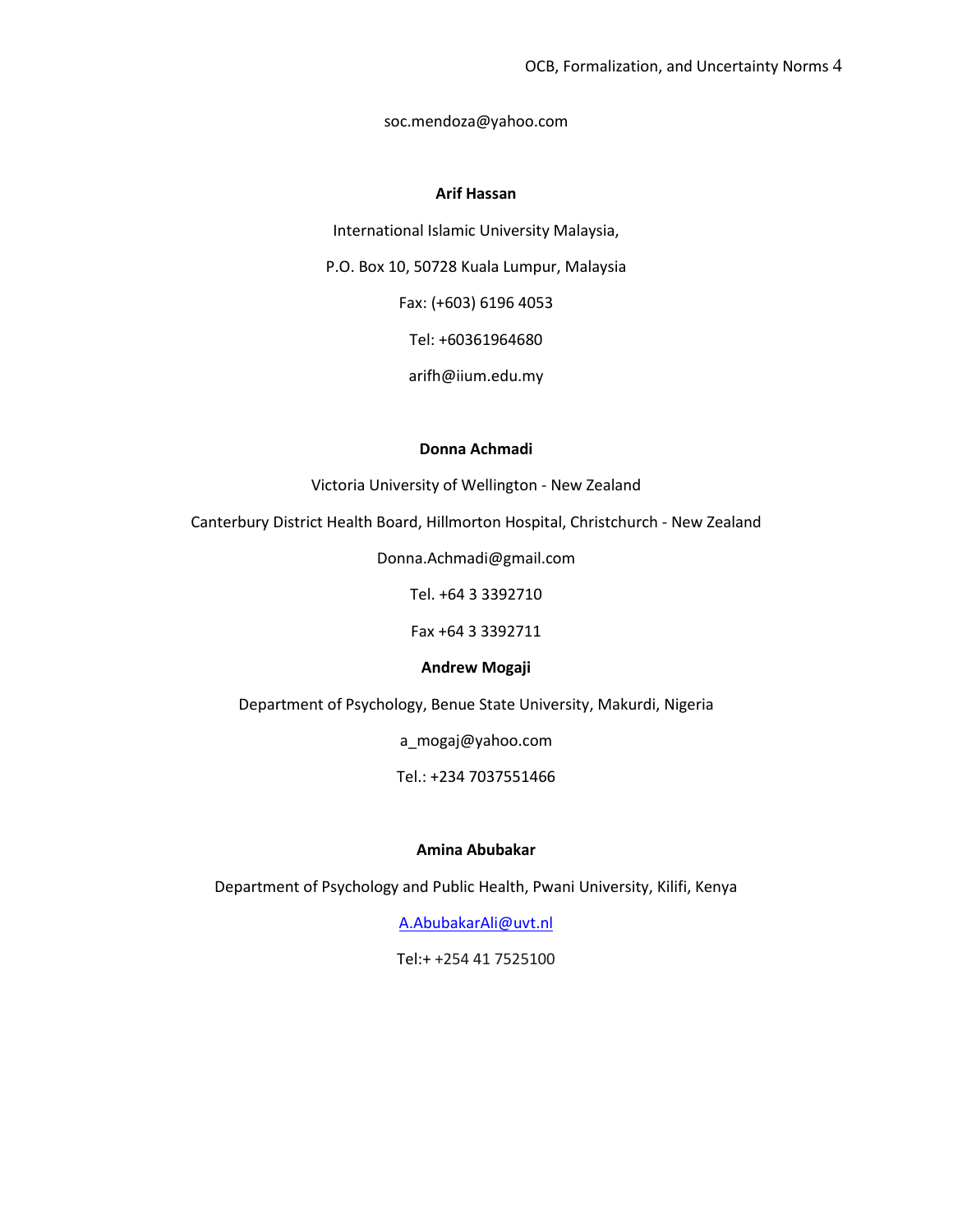# **Does organizational formalization facilitate voice and helping organizational citizenship behaviors? It depends on (national) uncertainty norms**

#### **ABSTRACT**

Prosocial work behaviors in a globalized environment do not operate in a cultural vacuum. We assess to what extent voice and helping organizational citizenship behaviors (OCB) vary across cultures, depending on employees' perceived level of organizational formalization and national uncertainty. We predict that in contexts of uncertainty, cognitive resources are engaged in coping with this uncertainty. Organizational formalization can provide structure that frees up cognitive resources to engage in OCB. In contrast, in contexts of low uncertainty, organizational formalization is not necessary for providing structure and may increase constraints on discretionary behavior. A three-level hierarchical linear modeling analysis of data from 7,537 employees in 267 organizations across 17 countries provides broad support for our hypothesis: perceived organizational formalization is weakly related to OCB, but where uncertainty is high; formalization facilitates voice significantly, helping OCB to a lesser extent. Our findings contribute to clarifying the dynamics between perceptions of norms at organizational and national levels for understanding when employees may engage in helping and voice behaviors. The key implication is that managers can foster OCB through organizational formalization interventions in uncertain environments that are cognitively demanding.

Keywords: organizational citizenship behavior, culture, uncertainty, formalization, multilevel analysis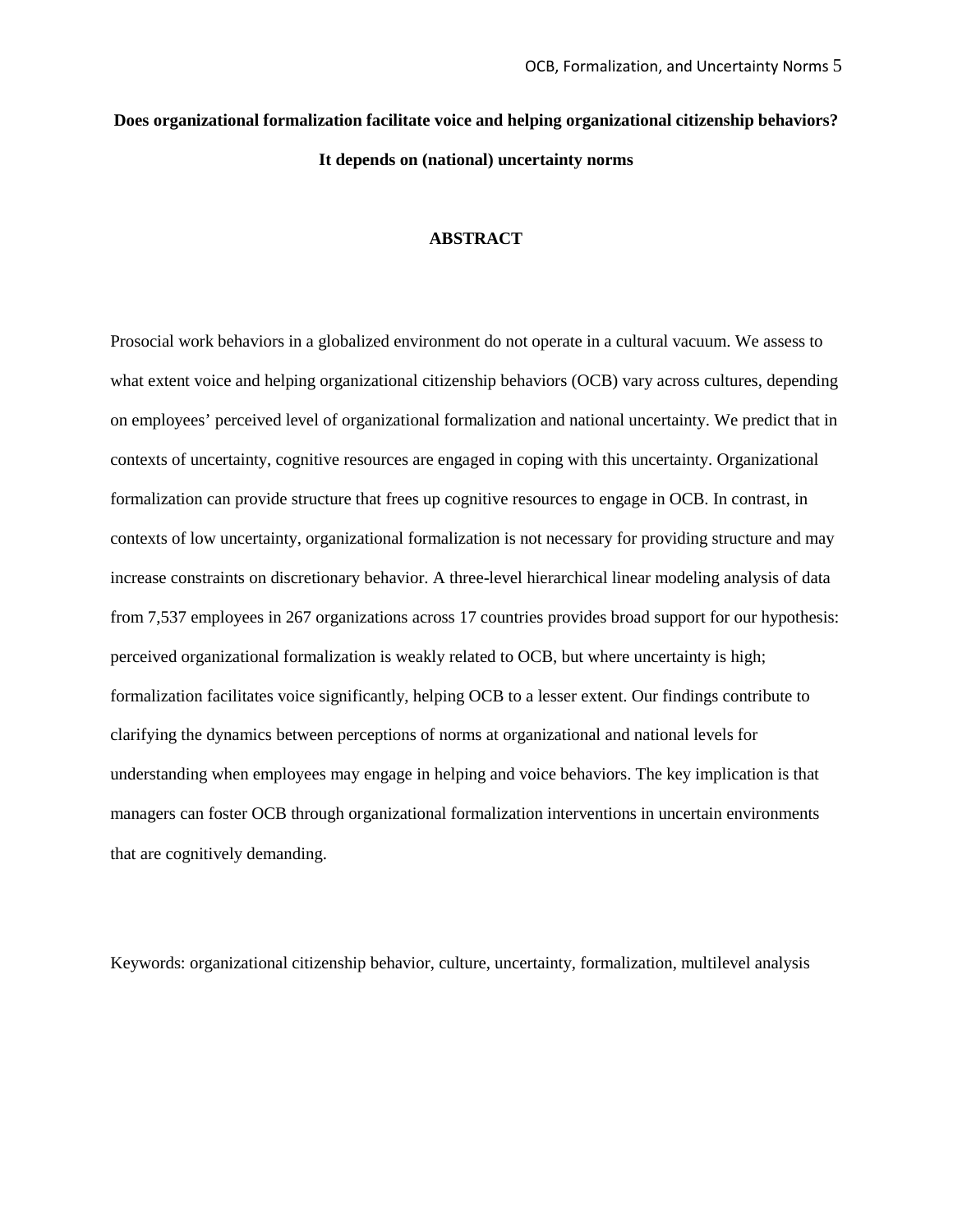Organizational citizenship behavior (OCB) is central for the survival of modern businesses (Organ, Podsakoff & MacKenzie, 2006). Voice and helping behaviors are two types of OCB (Van Dyne & LePine, 1998) that allow for more efficient and smooth functioning of the organization and more innovation and creativity (Organ et al., 2006). Helping is defined as proactive interpersonal behavior directed towards others that strengthens existing relationships (Van Dyne, Cummings & Parks, 1995; Tröster & van Knippenberg, 2012). Voice behavior involves speaking up with suggestions for change, challenging work routines that hinder effectiveness and acting on one's own initiative to make changes to one's own task routines. OCB is essential for organizations to thrive, but they can be risky for individuals (especially voice, due to its potentially challenging nature), and therefore only flourish in certain contexts.

Compared with the wealth of research on individual-level predictors of OCB, such as motivation and personality, there has been less exploration of organizational and national-level predictors of OCB (Carpenter, Berry & Houston, 2014; Eatough, Chang, Miloslavic & Johnson, 2011). This relative neglect is problematic, because the contribution of organizational factors may be contingent on the larger context, making one-size-fits-all recommendations inappropriate for international businesses (Beugelsdijk, Kostova & Roth, 2017; Clark & Shepherd, 2017; Mahajan & Toh, 2017; Tsui, Nifadkar & Ou,2007). Understanding the interaction of contextual variables at organizational level and in a cultural context at the national level for facilitating OCB is important for business (Smith, Peterson & Thomas, 2008; Troester & van Knippenberg, 2012; Tsui et al., 2007). Our objective is to examine the joint influence of organizational formalization and national uncertainty on OCB to deepen our understanding of when and how culture matters for international business (Kirkman, Lowe & Gibson, 2017; Beugelsdijk et al., 2017).

Uncertainty negatively affects work behavior at multiple levels of analysis (Cheng & Chan, 2008; Eatough et al., 2011; Griffin, Guedhami, Kwok, Li, & Shao, 2017). Discretionary behaviors such as OCB require cognitive resources and higher levels of cognitive control: uncertainty is cognitively taxing and reduces both feelings of control and the ability of individuals to pay attention to discretionary behaviors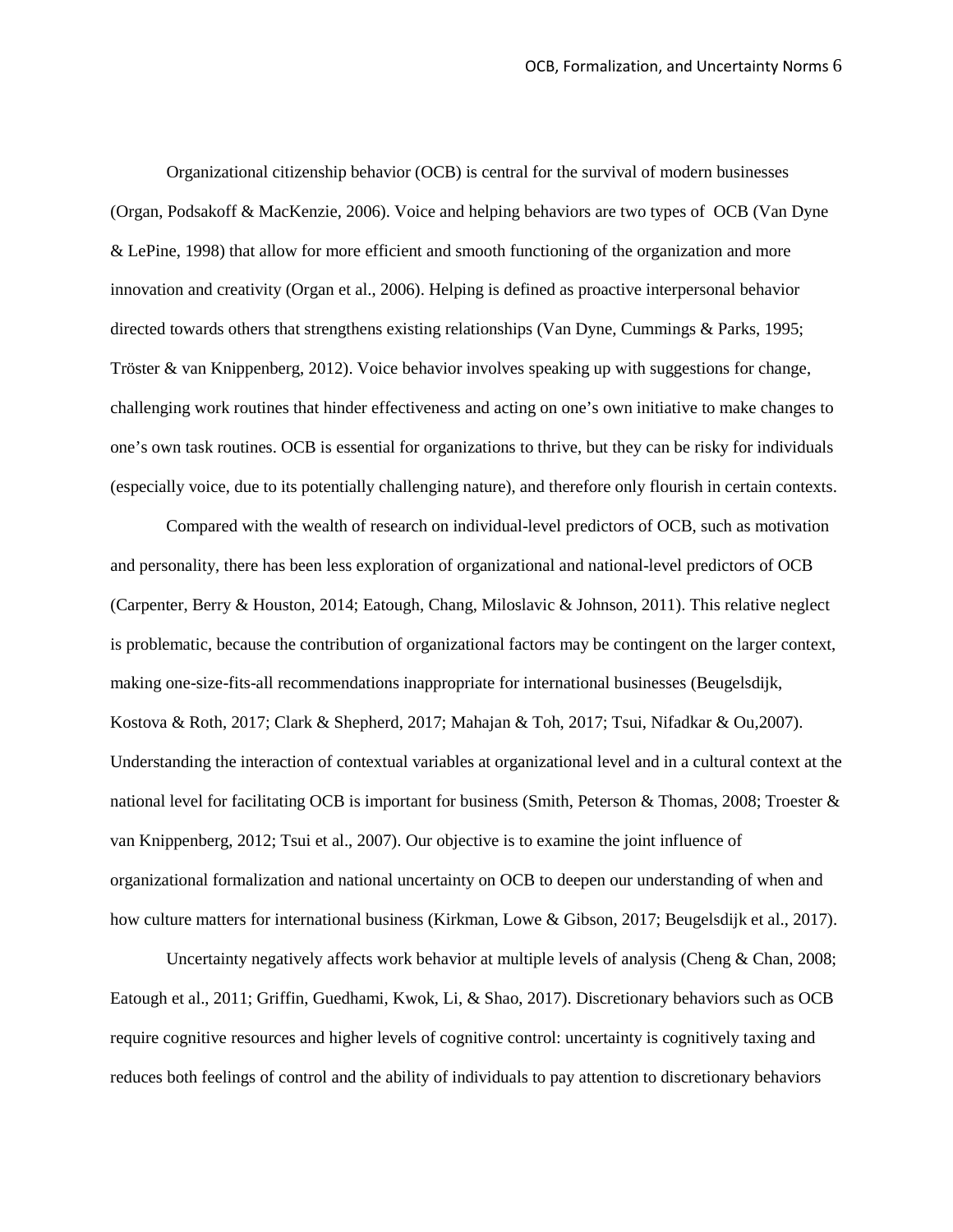(e.g. Eatough et al., 2011; Paas, van Gog, & Sweller, J, 2010; Qian, Cao, & Takeuchi, 2013; Shin, Taylor & Seo, 2012). Uncertainty is a powerful motivator to engage in coping behavior to re-establish certainty, but this motivation may interfere with discretionary work behaviors (van den Bos & Lind, 2002). People prefer certainty about how to behave and what to expect in one's immediate and extended social and physical environment for reasons of social survival (Burns & Stalker, 1961; Hogg, 2007; Van den Bos & Lind, 2002) but environments differ in their overall predictability (House, Hanges, Javidan, Dorfman & Gupta, 2004; see also Doh, Rodrigues, & Saka-Helmhout, 2017).We focus on nation-level processes that characterize perceptions of uncertainty within nations, due to institutional, political and economic forces that shape everyday routines and practices (Beugelsdijk et al., 2017; House et al., 2004; for institutional approaches to uncertainty, see also Schubert, Baier, & Rammer., 2017; Young, Welter, & Conger., 2017).

At the organizational level, formalization is likely to influence levels of OCB. One standard assumption in management is that increasing formalization, in the sense of rules and procedures, reduces employee freedom by prescribing and enforcing procedures and regulations about appropriate actions – constraining employees' ability to engage in discretionary behaviors and risking the alienation of employees, which is likely to decrease motivation to engage in OCB (Adler, 2012; Hirst, van Knippenberg, Chen & Sacramento, 2011; Juillerat, 2010; Organ et al., 2006; Organ & Greene, 1981). At the same time, formalization enables efficiency in production through standardizing work procedures, which helps to overcome role ambiguities and allows individuals to understand better what is expected of them (Organ & Greene, 1981). This clarification of roles and responsibilities reduces conflict and role stress, and promotes cooperation, which in turn is likely to set conditions that facilitate OCB (Adler, 2012; Kahn, Wolfe, Quinn & Snoek, 1964). Therefore, the empirical links between formalization and OCB have been mixed (see also Raub, 2008), suggesting that the extent to which formalization is conducive for OCB may depend on the larger context within which a business is operating (Hirst et al., 2011; Jiang, Colakoglu, Lepak, Blasi & Kruse, 2014).

Bringing the two lines of research together via perceived norms, we argue that organizational formalization has compensatory effects on OCB (cf., Kristof, 1996), depending on the level of national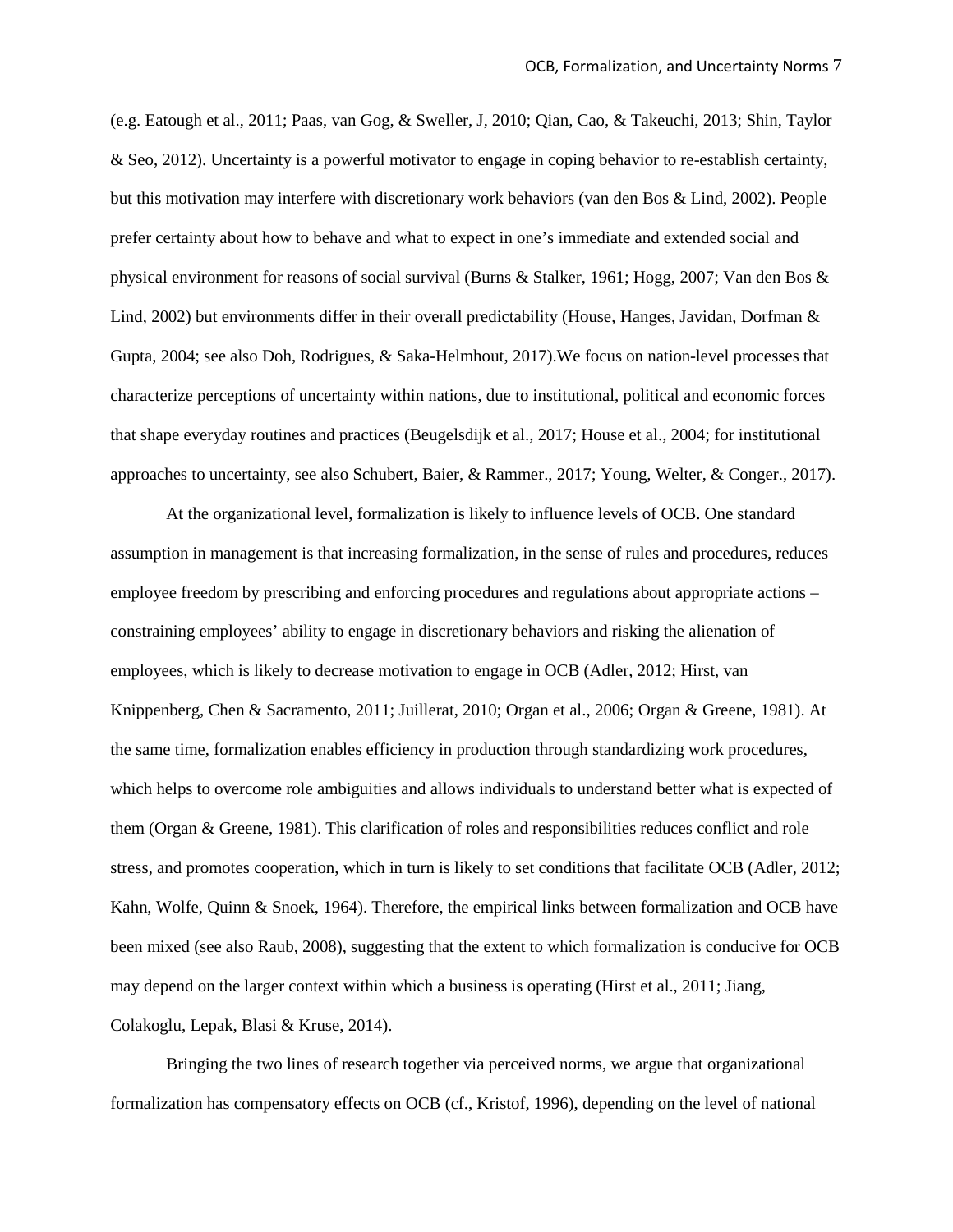uncertainty. Importantly, we argue that perceptual representations of uncertainty and formalization are driving these effects. Normative perceptions play a crucial role for understanding how contextual features influence work behavior (Leung & Morris, 2015; Morris, Hong, Chiu & Liu, 2015). Employees form impressions of what people around them typically do, both within their organization and their larger national context. These perceptions then form descriptive norms that function as 'social autopilots', allowing effort-free and tactical navigation of the social environment (Leung & Morris, 2015; Morris et al., 2015).

We predict that in contexts of perceived national uncertainty, employees use their cognitive resources to cope with the perceived uncertainty and regain a sense of control, and therefore, they are unlikely to engage in discretionary behaviors that require additional cognitive demands. OCB is therefore reduced due to limited levels of available cognitive resources. In these environments, perceived organizational formalization can compensate by increasing employees' sense of control through providing structure and clarity and thereby reducing the needs of organizational members to expend cognitive resources on coping with uncertainty. Clear normative perceptions of rules and procedures ('I know what others around here do and therefore, I know what is expected of me') allow employees to rely on these norms as a form of 'social autopilot' (Morris et al., 2015). Therefore, by freeing up cognitive resources and reducing levels of anxiety due to uncertainty, organizational formalization can facilitate higher levels of OCB in countries with high uncertainty. In contrast, when nation-level uncertainty is low, employees have sufficient cognitive resources to perform OCBs. Here, organizational formalization constrains members to engage in discretionary behavior and decreases degrees of freedom. Therefore, formalization reduces levels of OCB (see Kahn et al., 1964).

In summary, we propose that organizational and cultural context interact across levels in facilitating OCB (Jiang et al., 2014). We hypothesize that perceived formalization is positively associated with both voice and helping behavior in nations with higher perceived uncertainty, whereas these relationships are weakened or negative in nations with higher perceived certainty.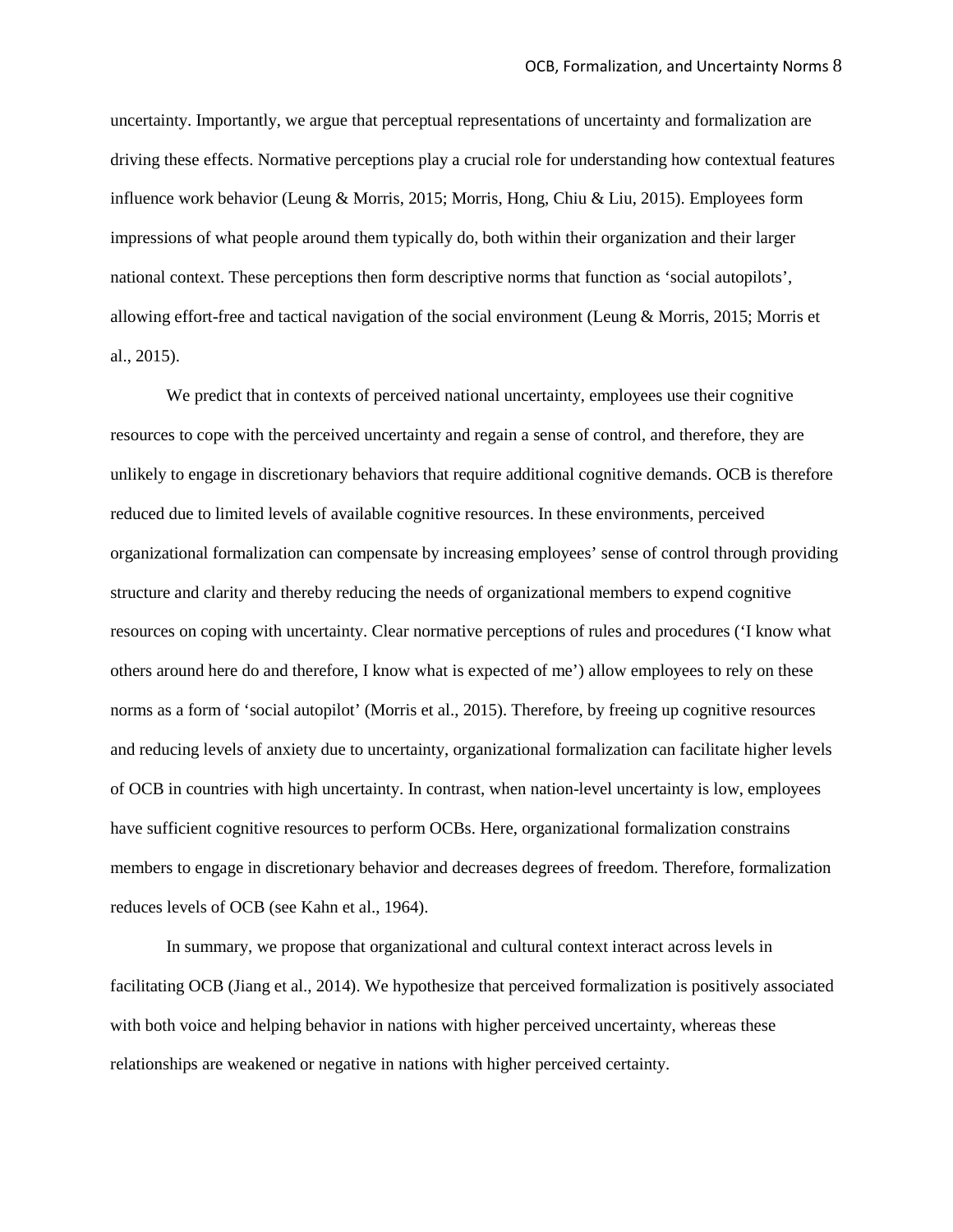#### **METHODS**

#### **Sample**

We sampled 7,537 employees from 267 organizations (average  $N = 27.7$ ) in 17 countries recruited through professional networks with the aim of achieving a cross-section of locally relevant and representative organizations. Given the diversity of industries and business forms globally, we explicitly decided not to sample matched organizations, as this would result in locally unrepresentative samples. We targeted medium and large local organizations that represent typical employers in the particular region of the nation (see Table 1). We controlled for demographic and organizational variables, and we found that they do not change any of the main findings reported.

INSERT TABLES 1 AND 2 HERE

#### **Measures**

#### **Dependent Variables**

For Organizational Citizenship Behavior, we used five voice items and seven helping items from Van Dyne and LePine (1998). The answers were recorded on a scale ranging from 1 (Strongly disagree) to 7 (Strongly agree). Reliability overall was good (voice: *α* = .89; helping: *α =* .91). Self-report measures of OCB have been found to provide valid estimates of OCB effects (Carpenter et al., 2014). We conducted a series of pilot studies with employees in the UK, US, Germany, Turkey, Argentina, Brazil, Malaysia, and NZ (total  $N = 2,213$ ), which suggested that voice and helping scales captured behaviors that a) are important for businesses, b) are empirically distinct and provide non-redundant information, and c) show better validity and reliability across the cultural samples studied compared to other instruments measuring OCB (Podsakoff et al., 1990) or in-role vs extra-role behavior (William & Anderson, 1991; further details about our pilot studies testing the helping and voice constructs across cultural samples are included in the online supplementary material for this manuscript).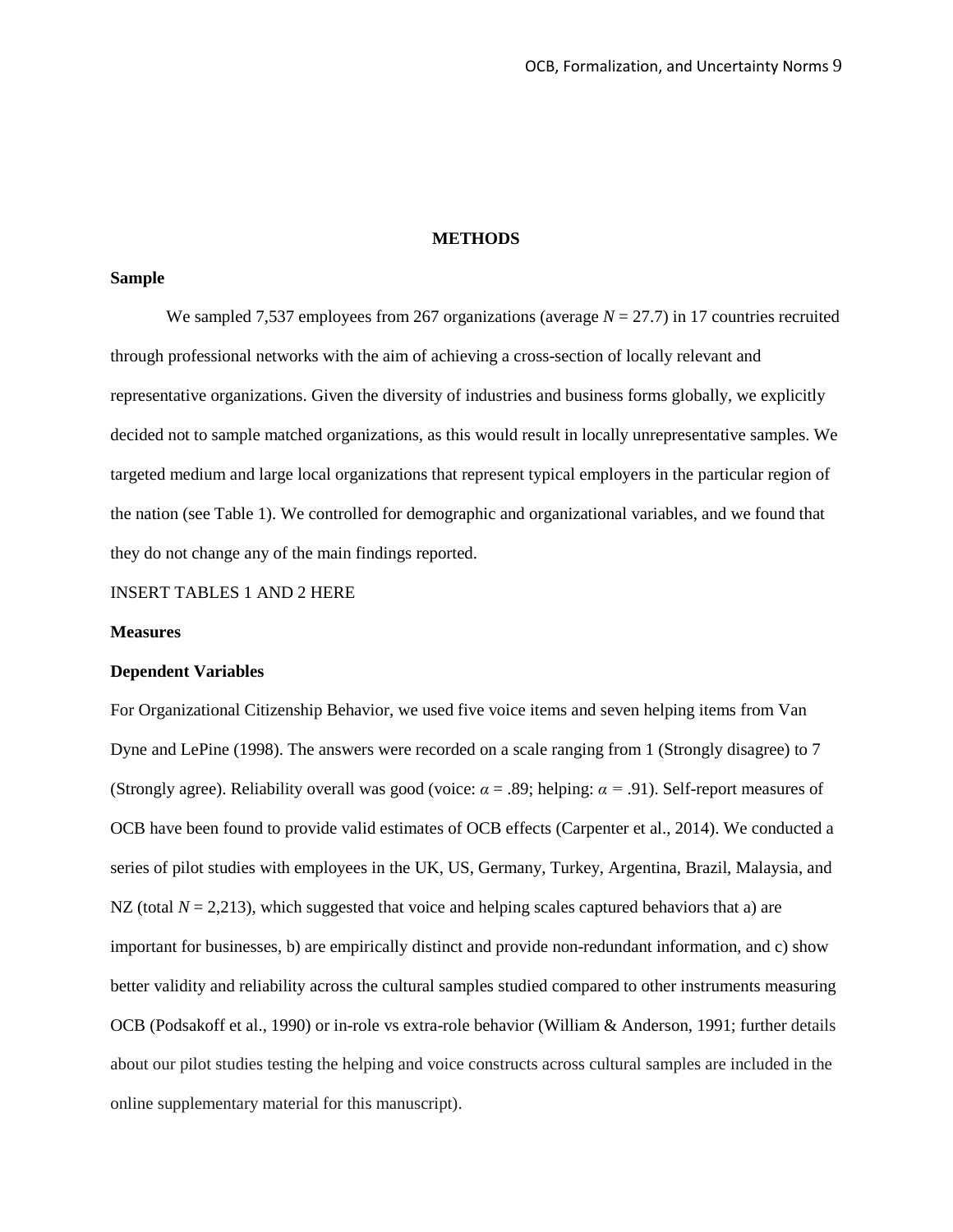#### **Independent Variables**

For perceived organizational formalization, we adapted five formalization items (Fischer, Ferreira, Assmar et al., 2014) from the Competing Value Framework of Organizational Culture (Cameron & Quinn, 1999) that captures central elements of formalization (Fry & Slocum, 1984). An example item is: "The jobs are performed according to previously defined procedures". Perceived norms were measured on a scale ranging from "never" (1) to "always" (7). Cronbach's alpha was adequate (total sample:  $\alpha = .78$ ). The intraclass correlation (ICC) for formalization at the organization level was .10 (.12 for organizational support, a control variable discussed below), and the average agreement  $r_{we}$  (James, Demaree & Wolf, 1984) for formalization within organizations was .92 (.90 for organizational support); both indicators justify aggregation to the organization level. Multi-level fit between individual and organizational level (constraining loadings to be equal) was acceptable:  $\chi^2(82) = 908.31$ ,  $p < .0001$ , CFI = .94, TLI = .94,  $RMSEA = .042$ ,  $SRMR<sub>within</sub> = .042$ ,  $SRMR<sub>between</sub> = .083$ .

For perceived uncertainty, we adopted four items measuring normative perceptions of nation-level uncertainty (Sully de Luque & Javidan, 2004), with an example item being: "Most people lead highly structured lives with few unexpected events" measured on five-point scales (reversed scored, 1 "very typical" to 5 "not at all typical"). These items are phrased in terms of observable behaviors, therefore, allowing us to capture perceptions of descriptive norms using a referent-shift consensus model (Chan, 1998). Higher scores indicate more uncertainty. Reliability at the nation-level was .87, showing acceptable measurement properties at the intended theoretical level. The average ICC(1) was .054, justifying aggregation. A multi-level confirmatory factor analysis (CFA) testing metric invariance across levels demonstrated acceptable fit:  $\chi^2(12) = 695.42$ ,  $p < .0001$ , CFI = .95, TLI = .92, RMSEA = .025, SRMR<sub>within</sub>  $= .018$ , SRMR<sub>between</sub>  $= .074$ . Hence, the structure fits well at both levels.

All variables were translated using an expert committee approach with adjudicators (Harkness, Pennell & Schoua-Glusberg, 2004). A simultaneous confirmatory factor analysis including all measures showed good fit:  $\chi^2$  (289) = 4057.19, *p* < .0001, CFI = .96, TLI = .95, RMSEA = .044, SRMR = .033. Testing cross-cultural measurement invariance, we found acceptable fit for configural invariance:  $\chi^2$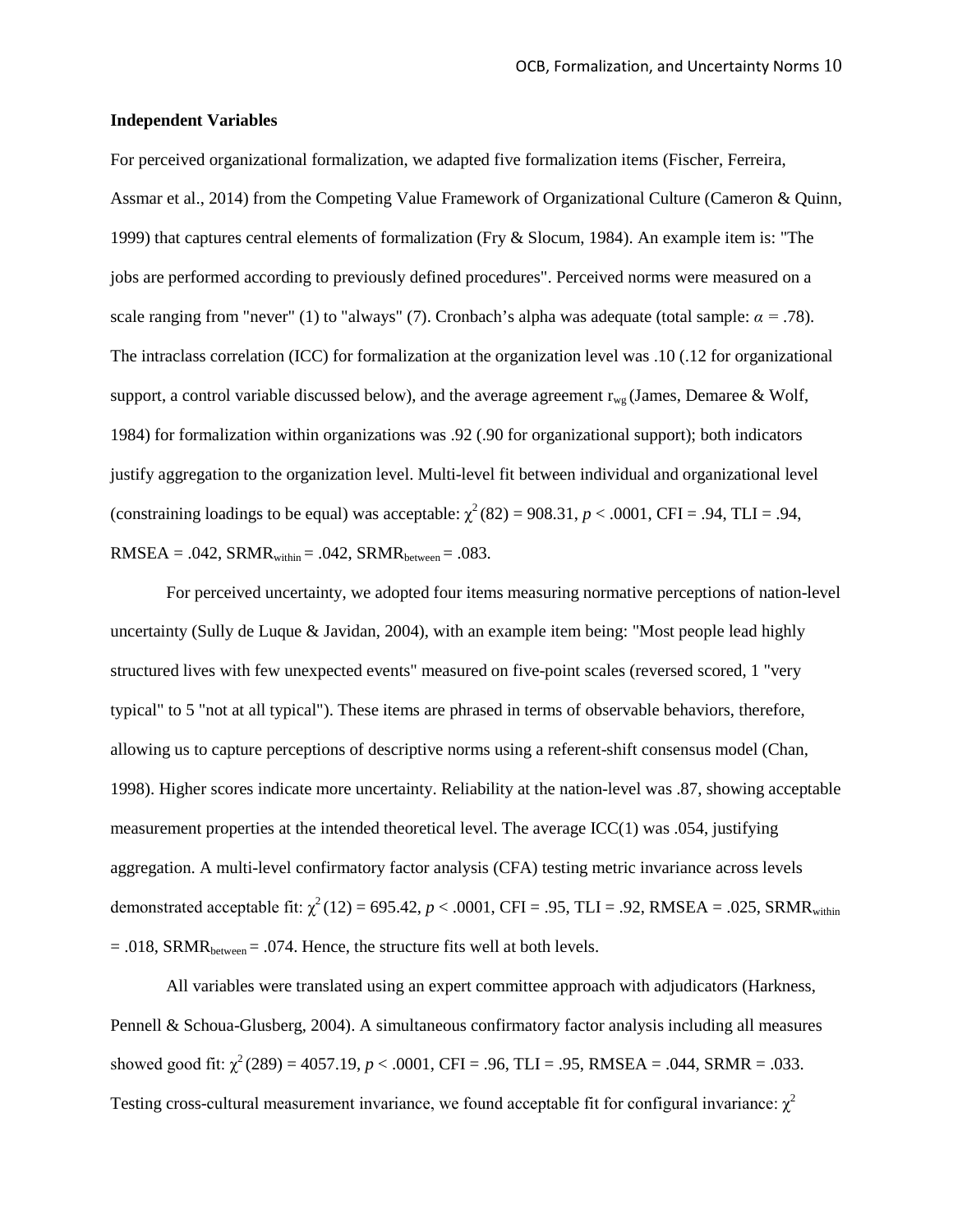$(4913) = 12,628, p < .0001$ , CFI = .91, RMSEA = .063; and metric invariance:  $\chi^2$  (5249) = 13,493, *p* < .0001, CFI = .91, RMSEA = .063,  $\triangle CFI = .006$ ,  $\triangle RMSEA = .000$ .

#### **Control Variables**

In order to isolate the effect of formalization on OCB in the context of (un)certainty, we conducted an array of sensitivity tests to analyze the effect of control variables at the individual, organizational and national level. For further information on these sensitivity tests, please see the online supplementary material for this manuscript.

At the individual level, we controlled for age and managerial position, because these variables correlated with OCB in previous studies (e.g. Carpenter et al., 2014; O'Driscoll & Roche, 2015). No gender differences were found, and therefore gender is not included in our models.

At the organizational level, organization-based support (from leaders, co-workers, general perceptions of support) is one of the strongest predictors of OCB, exceeding other theoretically important predictors such as personality and leadership perceptions (Carpenter et al., 2014), and one of the most effective organization-level facilitators of voice behavior specifically (Chiaburu, Lorinkova, & Van Dyne, 2013). Controlling for broad organizational support as one of the empirically strongest predictors of OCB makes our analyses conservative. We measured organizational support with six items (Fischer et al., 2014, for example: "Employees are supported by their superiors"). We also controlled for industry, comparing primary, retail and sales, finance and education with a residual category.

At the nation-level, we controlled for economic development using Gross National Income (GNI) per Capita adjusted for Purchasing Power Parity. We also controlled for power distance, which refers to the extent to which cultures are hierarchically differentiated, and is conceptually related to formalization (Lee & Antonakis, 2014): more hierarchical cultures rely more on formalized rules and authority (Huang & Van de Vliert, 2003). It is important to control for power distance to differentiate uncertainty management dynamics from cultural socialization effects (individuals prefer formalization because they are socialized into a hierarchical system). We created a composite score, averaging Hofstede's (1980) and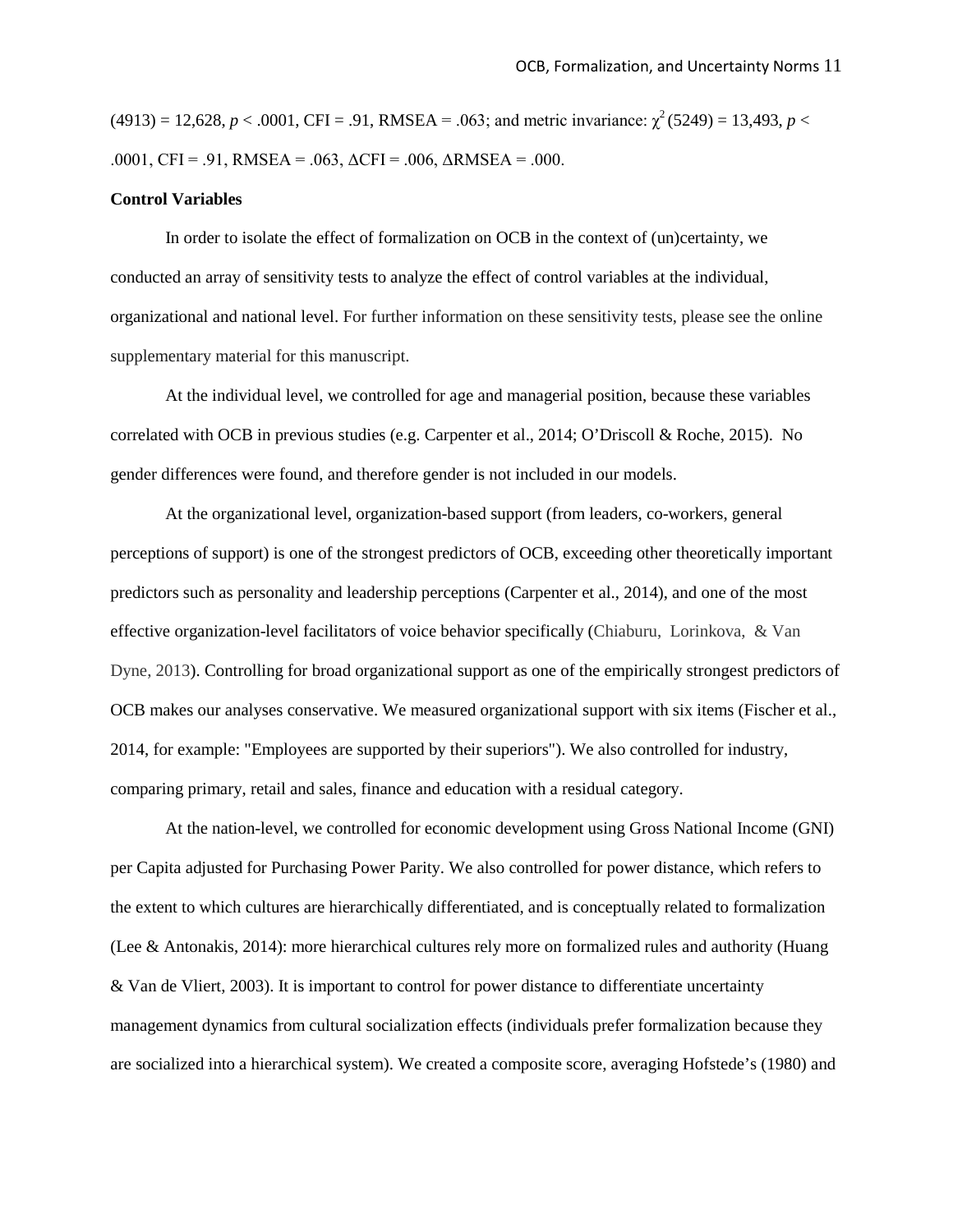GLOBE's (House et al., 2004) power distance scores with Schwartz's (2006) Hierarchy index. This index showed good validity and reliability (see Supplementary Material for more information).

#### **Analytical Strategy**

We used a three-level model in HLM6.01 (Raudenbush & Bryk, 2002) to predict variability in helping and voice behavior at level 1. Age as a control variable at level 1 was centered on the national mean. At level 2, we entered formalization (and organizational support as a control variable) centered on the national mean. Industry effects at level 2 were dummy-coded. At level 3, we entered grand-mean centered uncertainty to examine the theoretically predicted interaction effect of uncertainty on formalization slopes. Nation-level control variables were also grand-mean centered.

Common method variance and response styles are a major concern in self-report measures (Podsakoff, MacKenzie, Lee & Podsakoff, 2003). To control for method variance, we randomly split our sample, with one random half used for estimating the individual-level effects (voice and helping behavior) and the other random half used for estimating the organization-level effects (formalization norms). The evaluation of organizational norms is therefore independent from the responses to the self-report behaviors, ruling out common method explanations for our pattern of findings. This method is equivalent to obtaining peer reports of the environmental context variables (organizational norms at level 2) and has been used successfully in previous research (Ostroff, Kinicki & Clark, 2002).

#### **RESULTS**

Our hypothesis predicted an interaction between perceived formalization at the organizational level and perceived uncertainty at the nation-level. For voice, we found a significant effect, which explained 99.57% of the variability in slopes across countries (see Table 3). Supporting our hypothesis, the effect of formalization is stronger in contexts of higher uncertainty norms and is weaker for lower uncertainty norms (see Figure 1). For helping behavior, the interaction was in the predicted direction, but only marginally significant ( $p = .07$ ), explaining 31.12% of the conditional variance in slopes between countries. In the supplement, we report additional analyses in which we controlled for age and occupation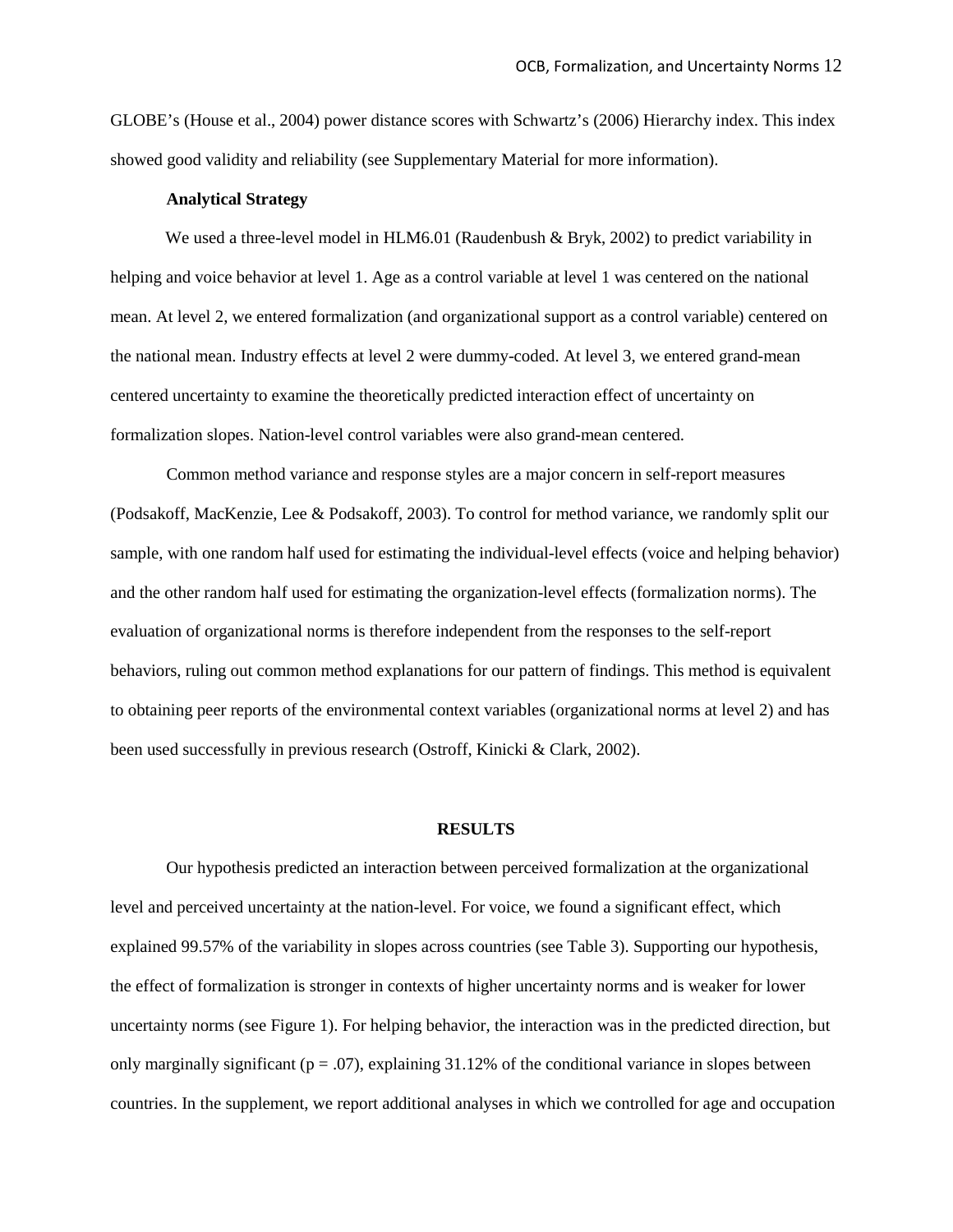(level 1); organizational support and dummy-coded industry effects (level 2), as well as rival explanatory variables at the nation-level (wealth and power distance, level 3). For control variables, managers reported higher levels of voice behavior. Among organization-level control variables, organizational support showed a strong and positive effect on both helping and voice. Greater organizational support was associated with increased levels of OCB. Importantly, the interaction effect of uncertainty by formalization on voice remained significant when controlling for all these variables:  $\gamma_{011} = .65$ ,  $p < .001$ . The interaction effect for helping was in the predicted direction, but not significant:  $\gamma_{011} = .08$ ,  $p > .05$ .

#### INSERT FIGURE 1 HERE

#### **DISCUSSION**

We found that perceived organizational formalization is more strongly associated with increased voice (and also to some extent helping) OCB in highly uncertain cultural environments at the nation-level. Organizations operating in uncertain macro-level environments can benefit from clearly specified rules and procedures to foster voice and helping OCB. Our research clarifies the conflicting results of both formalization and uncertainty at organizational level on OCB, when nation-level uncertainty is not being considered (Hirst et al., 2011; Mahajan & Toh, 2017). Our results contextualize previously noted negative effects of formalization (Adler, 2012; Juillerat, 2010; Organ & Greene, 1981; Organ et al., 2006) by identifying under what circumstances such effects are subverted.

Normative perceptions play a crucial role for understanding how contextual features influence work behavior (Leung & Morris, 2015; Morris et al., 2015). We expand previous work on antecedents of OCB by examining the interplay of perceived norms at organizational and cultural levels, adopting a polycontextual meso-level approach (Tsui et al., 2007). The results show that organization-level findings alone shed light on only part of the context of international business. Businesses operating in countries with higher uncertainty and with less stable institutional, political and economic forces that shape everyday routines and practices (House et al.2004) are advised to rethink their organizational practices to provide the necessary support and structure for local employees (see also related work on institutional voids, e.g., Doh et al., 2017). Our study provides one specific case study which demonstrates these compensatory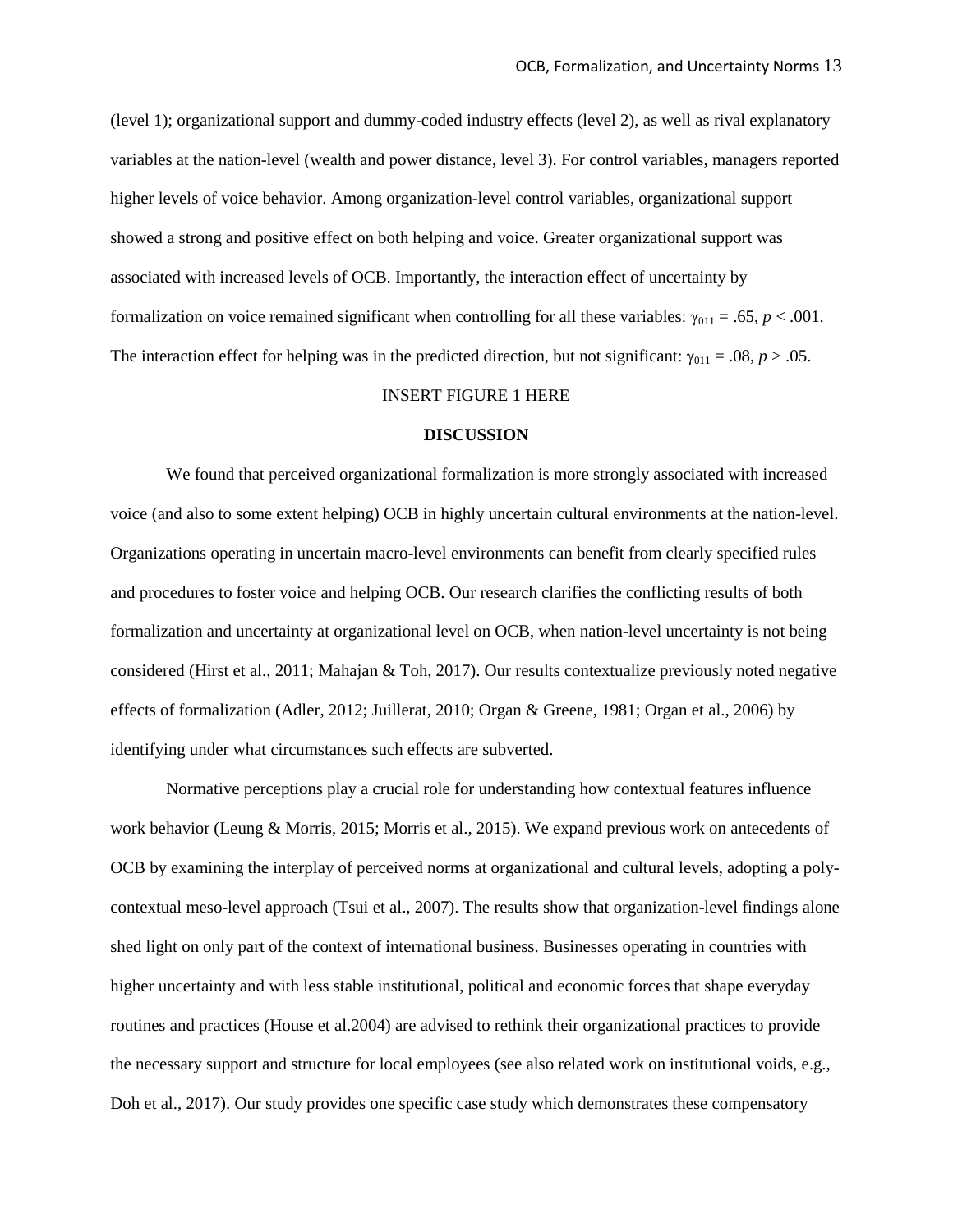effects on OCB. Importantly, we demonstrated that shared normative perceptions are important for statistically predicting OCB. This is an important avenue for further research as more and more businesses move into national contexts that are culturally, economically and institutionally different from Western societies and norms vary from Western expectations.

In terms of limitations, the diversity of business and economic environments did not allow us to match organizations across cultures, which may increase the error variance at the organizational and nation-level, reducing the likelihood of significant findings (Schmitt, Allik, McCrae & Benet-Martinez, 2007). Thus, the fact that we nevertheless obtained significant results supports the robustness of the observed effects. We did not include individual difference variables in our study beyond the demographic control variables; future research could test the relative importance of organizational versus individual variables in a multi-level framework.

Perceived norms have significant managerial implications, especially for understanding differences between cultures (Morris et al., 2015). Managers can help employees to free up energy and cognitive resources by providing clear guidelines on how to perform their work. To the extent that these formalization norms provide normative guidance without being coercive (Adler, 1992), the levels of certainty that such norms may encourage can motivate employees to help their co-workers and to come forward with ideas for improvement of work procedures. The provision of formal rules and guidelines can be particularly effective in those contexts where employees are faced with uncertainty on a daily basis. For example, if there is uncertainty about employability laws at government level (e.g. due to political changes), a company that makes a clear statement about their roles and procedures can instill trust and confidence among staff to voice their opinions. Our exploration of whether employees' voice and helping behavior are facilitated or obstructed through formalization allows for a more balanced understanding of how and in which cultural contexts formalization creates value for organizations.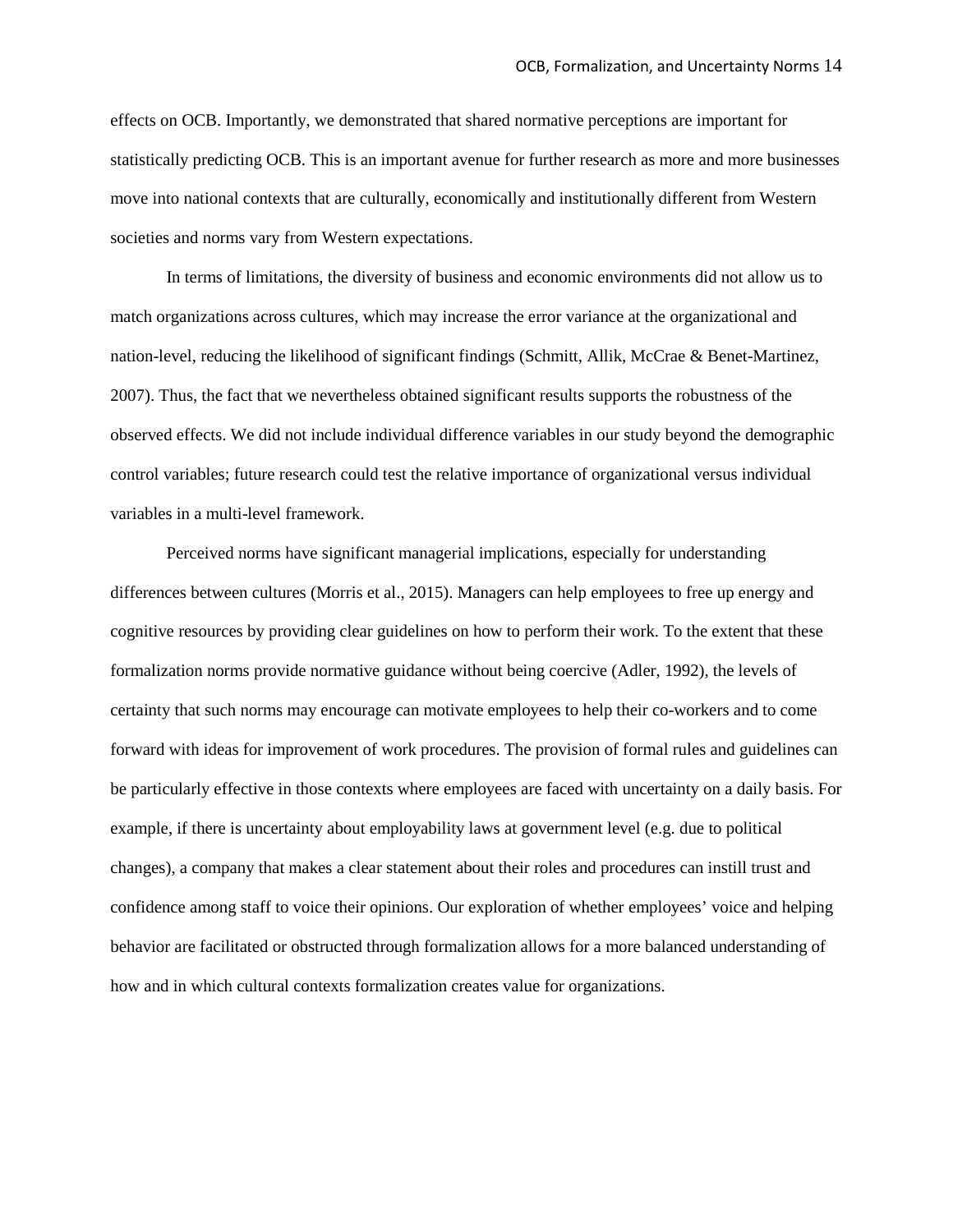#### **ACKNOWLEDGMENTS**

The research was supported by various grants by Victoria University of Wellington, New Zealand and the School of Psychology at Victoria University of Wellington. Ronald Fischer was supported by a Marie-Curie Cofund Senior Fellowship while resident at the Aarhus Institute of Advanced Studies, Denmark. The work of Jan Cieciuch was supported by Grant 2011/01/D/HS6/04077 from the Polish National Science Centre. We are grateful for comments and suggestions by Anne-Wil Harzing, Paul Griseri, Jonathan Searle, Peter Smith, Mark Peterson, Diana Boer and Melanie Vauclair during various stages of the preparation process as well as the editor Mary Zellmer-Bruhn and three anonymous reviewers who provided constructive feedback.

#### **REFERENCES**

- Adler, P. S. 2012. The ambivalence of bureaucracy: From Weber via Gouldner to Marx. *Organization Science*, 23: 244–266.
- Beugelsdijk, S., Kostova, T. & Roth, K. 2017. An overview of Hofstede-inspired country-level culture research in international business since 2006. *Journal of International Business Studies*, 48: 30–47. https://doi.org/10.1057/s41267-016-0038-8
- Burns, T. & Stalker, G. M. 1961. *The management of innovation*. London: Tavistock
- Cameron, K. & Quinn, R. 1999. *Diagnosing and changing organizational culture based on the competing values framework*. New York: Addison-Wesley.
- Carpenter, N. C., Berry, C. M. & Houston, L. 2014. A meta-analytic comparison of self-reported and other-reported organizational citizenship behavior. *Journal of Organizational Behavior*, 35: 547– 574.
- Chan, D. 1998. Functional relations among constructs in the same content domain at different levels of analysis: A typology of composition models. *Journal of Applied Psychology*, 83: 234–246.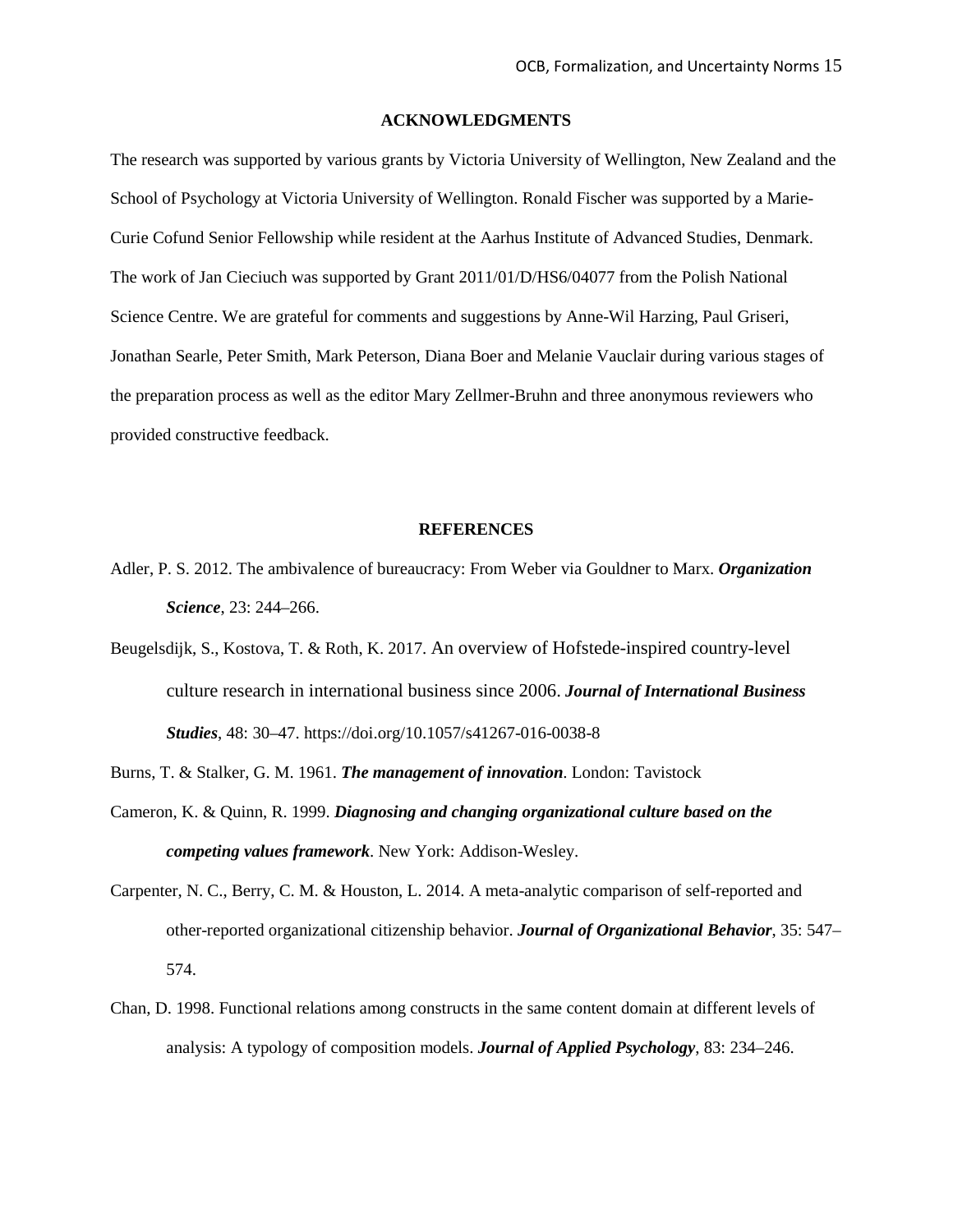- Cheng, G. H-L. & Chan, D. K-S. 2008. Who suffers more from job insecurity? A meta-analytic review. *Applied Psychology: An International Review*, 57: 272–303.
- Chiaburu, D.S., Lorinkova, N. & Van Dyne, L. 2013. Employees' social context and change-oriented citizenship: A meta-analysis of leader, co-worker, and organizational influences. **Group and Organization Management**, 38: 291–333.
- Clark, D. R., Li, D., & Shepherd, D. A. 2017. Country familiarity in the initial stage of foreign market selection. *Journal of International Business Studies.* doi.org/10.1057/s41267-017-0099-3
- Doh, J., Rodrigues, S., Saka-Helmhout, A. & Makhija, M. 2017. International business responses to institutional voids. *Journal of International Business Studies,* 48: 293-307.
- Eatough, E. M., Chang, C. H., Miloslavic, S. A. & Johnson, R. E. 2011. Relationships of role stressors with organizational citizenship behavior: A meta-analysis. *Journal of Applied Psychology*, 96: 619–632.
- Fischer, R., Ferreira, M. C., Assmar, E., Baris, G., Berboroglu, G., Dalyan, F., Wong, C.C., Hassan, A., Hanke, K. & Boer, D. 2014. Organizational practices across cultures: An exploration in six cultural contexts. *International Journal of Cross-Cultural Management*, 14: 105–125.
- Fry, L. W. & Slocum, J. W. Jr. 1984. Technology, structure, and workgroup effectiveness: A test of a contingency model. *Academy of Management Journal*, 2: 221–246.
- Griffin, D., Guedhami, O., Kwok, C.C.Y., Li, K., & Shao, L. 2017. National Culture: The missing country-level determinant of corporate governance. *Journal of International Business Studies,*  48: 740-762.
- Harkness, J., Pennell, B. E. & Schoua-Glusberg, A. 2004. Survey questionnaire translation and assessment. *Methods for testing and evaluating survey questionnaires*: 453–473. Hoboken, NJ: John Wiley & Sons.
- Hirst, G., van Knippenberg, D., Chen, C. H. & Sacramento, C. A. 2011. How does bureaucracy impact individual creativity? A cross-level investigation of team contextual influences on goal orientation–creativity relationships. *Academy of Management Journal*, 54: 624–641.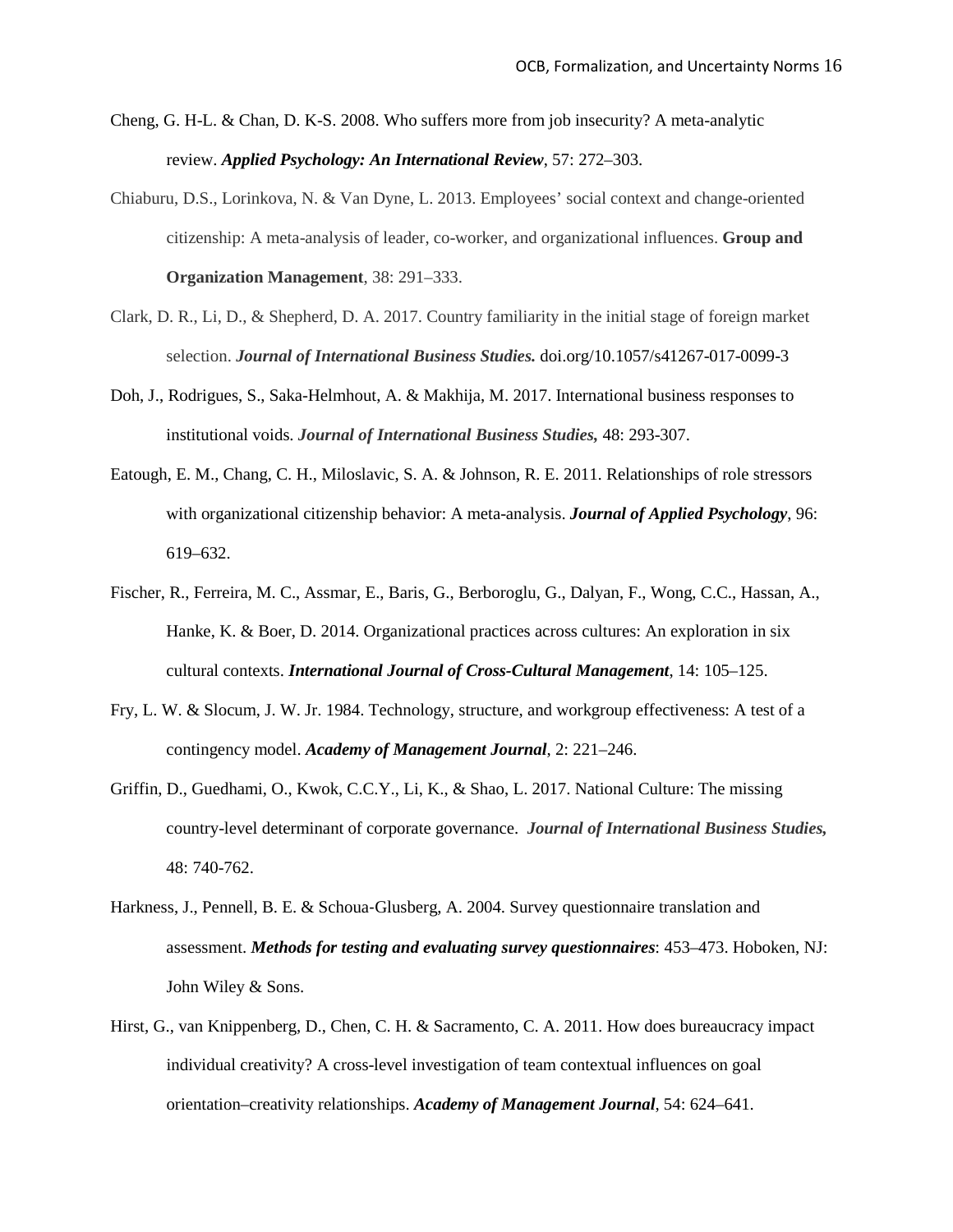- Hogg, M. A. 2007. Uncertainty–identity theory. *Advances in Experimental Social Psychology*, 39: 69– 126.
- Huang, X. & Van de Vliert, E. 2003. Where intrinsic motivation fails to work: National moderators of intrinsic motivation. *Journal of Organizational Behavior,* 24: 159–179.
- House, R. J., Hanges, P. J., Javidan, M., Dorfman, P. W. & Gupta, V. (Eds.), 2004. *Culture, leadership and organizations: The GLOBE study of 62 societies*. Thousand Oaks, CA: Sage.
- James, L. R., Demaree, R. G. & Wolf, G. 1984. Estimating within-group interrater reliability with and without response bias. *Journal of Applied Psychology*, 69: 85–98.
- Jiang, Y., Colakoglu, S., Lepak, D. P., Blasi, J. R. & Kruse, D. L. 2014. Involvement work systems and operational effectiveness: Exploring the moderating effect of national power distance. *Journal of International Business Studies*, 46(3), 332–354.
- Juillerat, T. L. 2010. Friends, not foes? Work design and formalization in the modern work context. *Journal of Organizational Behavior*, 31: 216–239.
- Kahn, R. L., Wolfe, D. M., Quinn, R. P. & Snoek, J. Y. R. 1964. *Organizational stress: Studies in role conflict and ambiguity*. New York, NY: Wiley.
- Kirkman, B. L., Lowe, K. B., & Gibson, C. B. 2017. A retrospective on Culture's Consequences: The 35 year journey. *Journal of International Business Studies*: 48, 12-29.
- Kristof, A. L. 1996. Person-organization fit: An integrative review of its conceptualisations, measurement, and implications. *Personnel Psychology*: 49, 1–49.
- Lee Y. T. & Antonakis J. 2014. When preference is not satisfied but the individual is: How power distance affects person–job fit. *Journal of Management*, 40: 641–675.
- Leung, K. & Morris, M.W. 2015. Values, schemas, and norms in the culture-behavior nexus: A situated dynamics framework. *Journal of International Business Studies*, *46*(9), pp.1028–1050.
- Mahajan, A. & Toh, S.M. 2017. Group cultural values and political skills: A situationist perspective on interpersonal citizenship behaviors. *Journal of International Business Studies*, 48: 113– 121. https://doi.org/10.1057/s41267-016-0036-x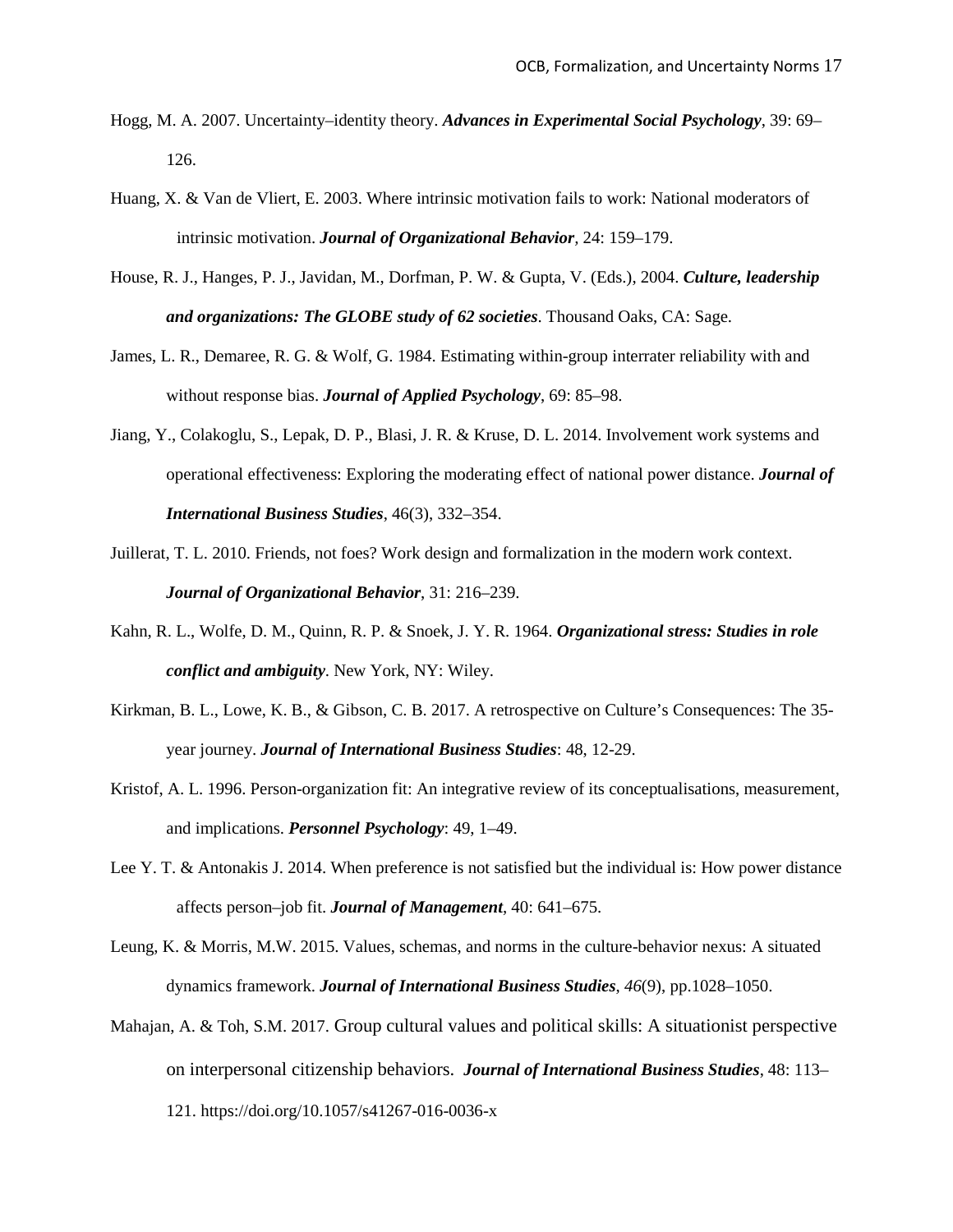- Morris, M.W., Hong, Y., Chiu, C. & Liu, Z. 2015. Normology: Integrating insights about social norms to understand cultural dynamics. *Organizational Behavior and Human Decision Processes, vol. 129*, 1–13.
- O'Driscoll, M. P. & Roche, M. 2015. Age, organizational citizenship behaviors and counterproductive work behaviors. In N. A. Pachana (ed.), *Encyclopedia of Geropsychology*, pp. 1–11. Singapore: Springer.
- Organ, D. W. & Greene, C. N. 1981.The effects of formalization on professional involvement: A compensatory process approach. *Administrative Science Quarterly*, 26: 237-252.
- Organ, D. W., Podsakoff, P. M. & MacKenzie, S. B. 2006. *Organizational citizenship behavior: Its nature, antecedents, and consequences*. Thousand Oaks, CA: Sage.
- Ostroff, C., Kinicki, A.J. & Clark, M.A. 2002. Substantive and operational issues of response bias across levels of analysis: An example of climate-satisfaction relationships. *Journal of Applied Psychology*, 87: 355–368.
- Paas, F., van Gog, T. & Sweller, J. 2010. Cognitive load theory: New conceptualizations, specifications and integrated research perspectives. *Educational Psychology Review*, 22:115–121*.*
- Podsakoff, P.M., MacKenzie, S.B., Moorman, R.H. & Fetter, R. 1990. Transformational leader behaviours and their effect on trust, satisfaction and organizational citizenship behaviours. *Leadership Quarterly*, 1: 107–142.
- Podsakoff, P. M., MacKenzie, S. B., Lee, J.-Y. & Podsakoff, N. P. 2003. Common method biases in behavioral research: A critical review of the literature and recommended remedies. *Journal of Applied Psychology*, 88: 879–903.
- Qian, C., Cao, Q. & Takeuchi, R. 2013. Top management team functional diversity and organizational innovation in China: The moderating effects of environment. *Strategic Management Journal*, 34: 110–120.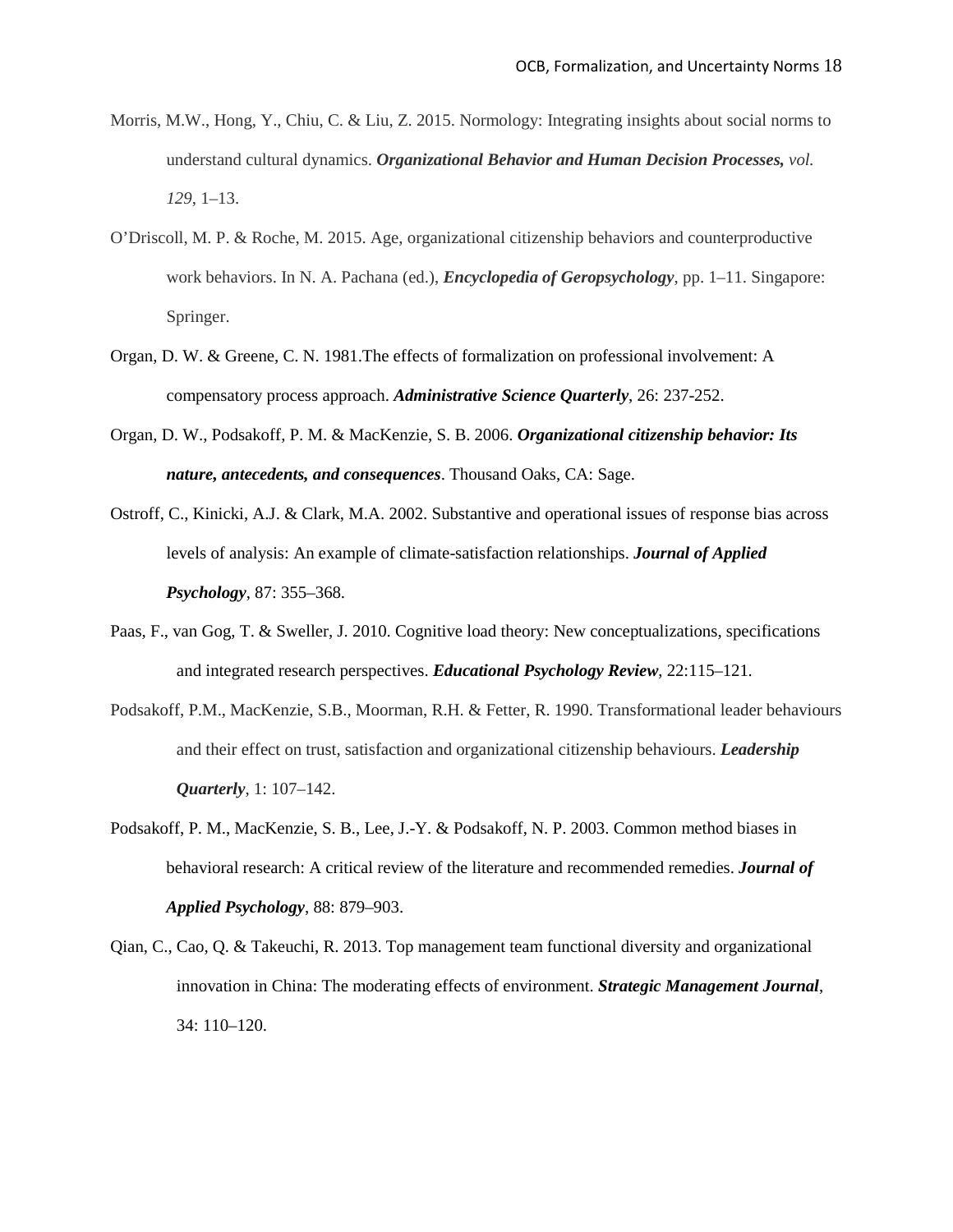- Raub, S. 2008. Does bureaucracy kill individual initiative? The impact of structure on organizational citizenship behavior in the hospitality industry. *International Journal of Hospitality Management*, 27: 179–186.
- Raudenbush, S. W. & Bryk, A. S. 2002. *Hierarchical linear models: Applications and data analysis methods*. Thousand Oaks, CA: Sage.
- Schmitt, D. P., Allik, J., McCrae, R. R. & Benet-Martinez, V. 2007. The geographic distribution of Big Five personality traits: Patterns and profiles of human self-description across 56 nations. *Journal of Cross-Cultural Psychology*, 38: 173–212.
- Schubert, T., Baier, E. & Rammer, C. J. 2017. Firm capabilities, technological dynamism and the internationalisation of innovation: A behavioural approach. *Journal of International Business Studies.* doi.org/10.1057/s41267-017-0101-0
- Shin, J., Taylor, M. & Seo, M. 2012. Resources for change: The relationships of organizational inducements and psychological resilience to employees' attitudes and behaviors toward organizational change. *Academy of Management Journal*, 55: 727–748.
- Smith, P. B., Peterson, M. & Thomas, D. 2008. *Handbook of cross-cultural management*. Los Angeles, CA: Sage.
- Sully de Luque, M. F. & Javidan, M. 2004. Uncertainty avoidance. In R. J. House, P. M. Hanges, M. Javidan, P. Dorfman & V. Gupta (Eds.), *Culture, leadership and organizations: The GLOBE study of 62 societies*. Thousand Oaks, CA: Sage
- Tsui, A. S., Nifadkar, S. S. & Ou, A. Y. 2007. Cross-national, cross-cultural organizational behavior research: Advances, gaps, and recommendations. *Journal of Management*, 33: 426–478.
- Tröster, C. and van Knippenberg, D. 2012. Leader openness, nationality dissimilarity, and voice in multinational management teams. *Journal of International Business Studies,* 43: 591–613
- van den Bos, K. & Lind, E. A. 2002. Uncertainty management by means of fairness judgments. *Advances in Experimental Social Psychology*, 34: 1–60.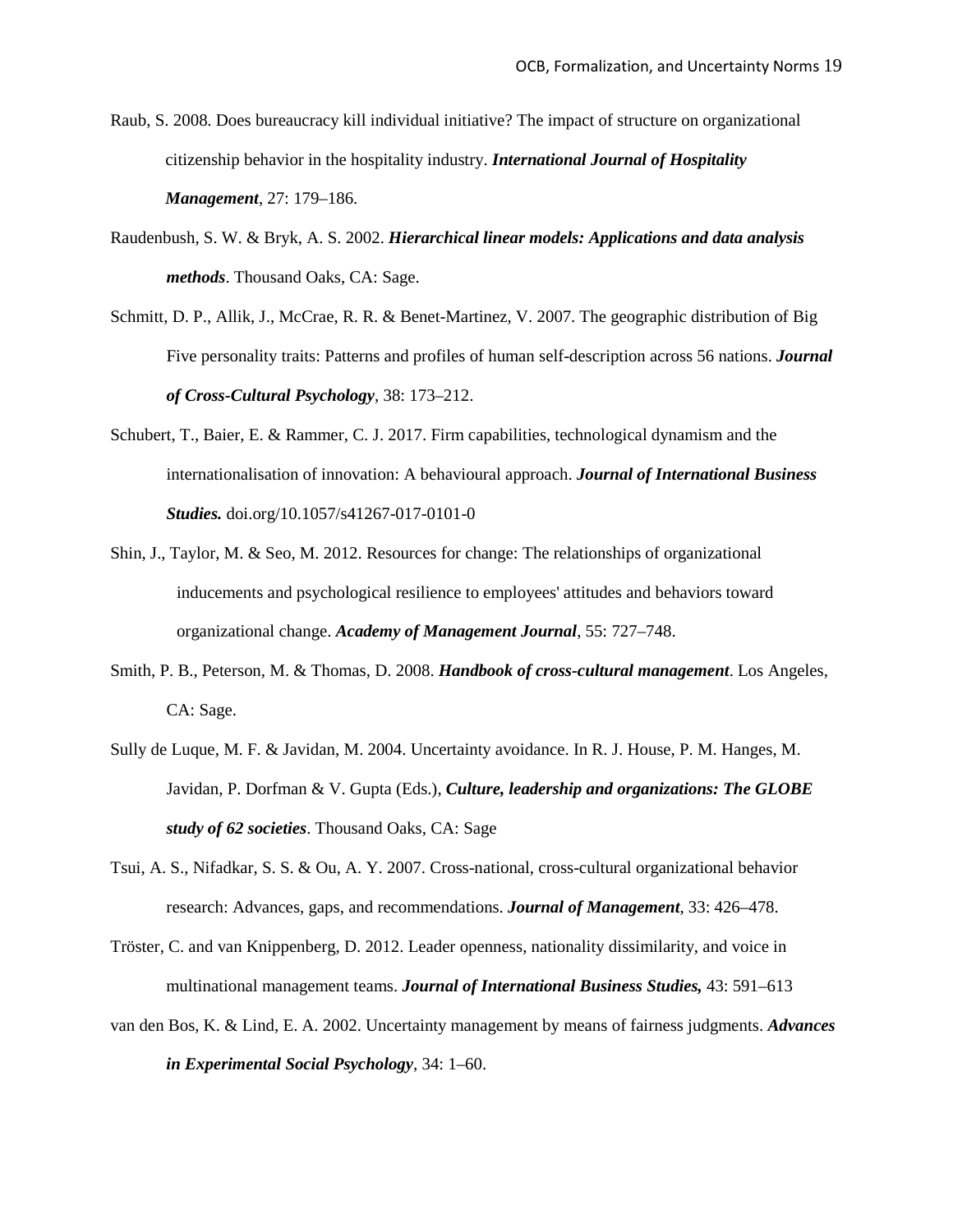- Van Dyne, L. & LePine, J. A. 1998. Helping and voice extra-role behaviors: Evidence of construct and predictive validity. *Academy of Management Journal*, 41: 108–119.
- Van Dyne, L., Cummings, L. L. & Parks, J. 1995. Extra-role behaviors: In pursuit of construct and definitional clarity (a bridge over muddied waters). In L. L. Cummings & B. M. Staw (Eds.), *Research in organizational behavior*, vol. 17: 215–285. Greenwich, CT: JAI Press.
- William, L.J. & Anderson, S. E. 1991. Job satisfaction and organizational commitment as predictors of organizational citizenship and in-role behaviours. *Journal of Management*, 17, 601–618.
- Young, S.L., Welter, C. & Conger, M. (2017). Stability vs. flexibility: The effect of regulatory institutions on opportunity type. *Journal of International Business Studies.* doi.org/10.1057/s41267-017-0095- 7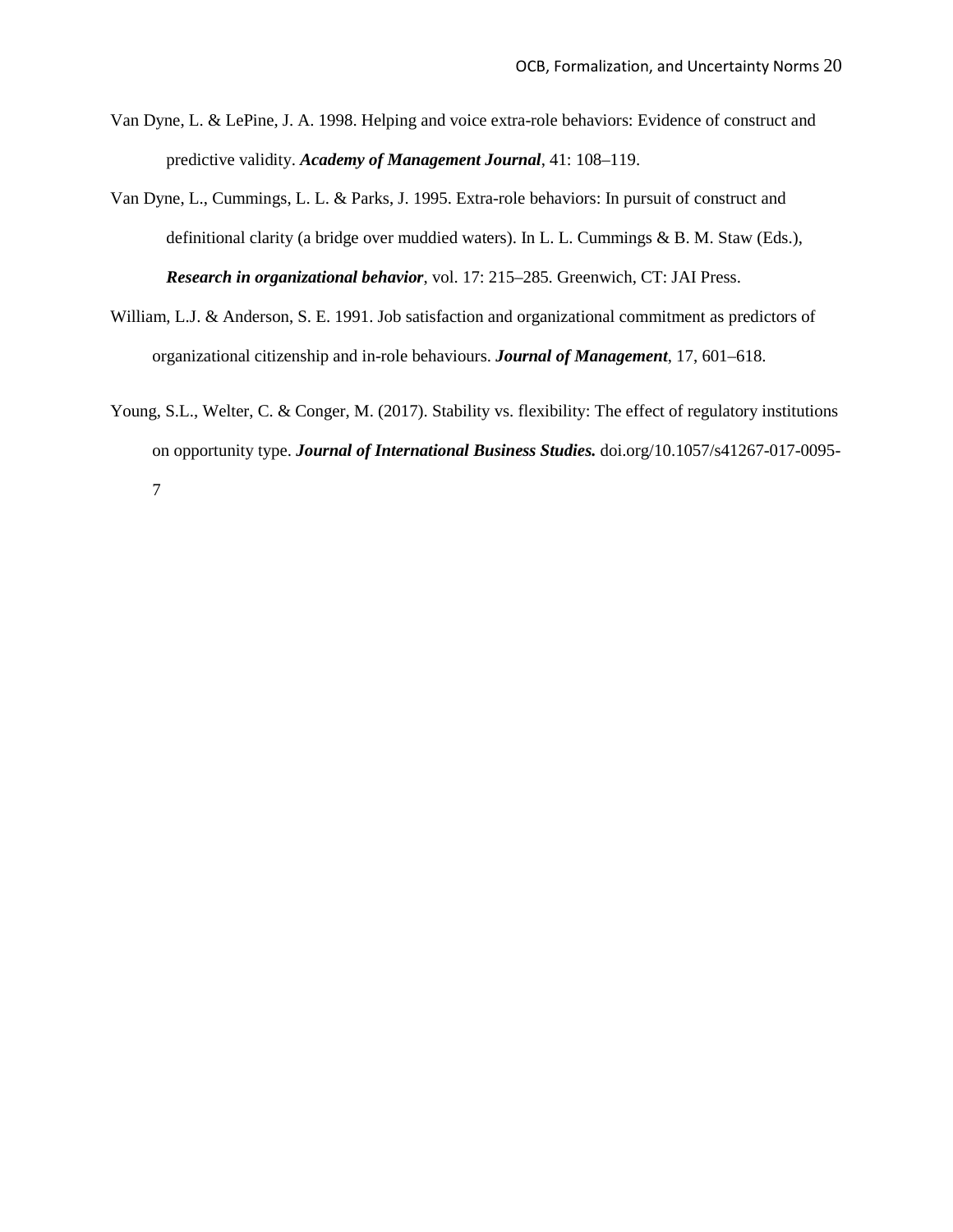# **TABLE 1**

# **Sample Information and Nation-Level Variable Means**

| N    | Age  | Age (SD) | % Male | $\frac{0}{0}$<br><b>Managers</b> | Uncer-<br>tainty | Forma-<br>lization | <b>Voice</b> | Helping |
|------|------|----------|--------|----------------------------------|------------------|--------------------|--------------|---------|
| 222  | 36.5 | 10.90    | 60.20  | 15.80                            | 2.37             | 4.77               | 5.08         | 5.22    |
| 794  | 34.6 | 18.00    | 51.00  | 9.60                             | 3.44             | 4.60               | 5.49         | 5.74    |
| 664  | 38.4 | 12.50    | 46.50  | 21.70                            | 2.58             | 4.61               | 5.30         | 5.51    |
| 98   | 31.4 | 8.10     | 44.60  | 18.40                            | 3.61             | 4.23               | 5.47         | 5.91    |
| 214  | 34.9 | 9.80     | 61.50  | 26.20                            | 3.03             | 4.88               | 5.23         | 5.45    |
| 427  | 34.2 | 9.10     | 53.00  | 24.10                            | 3.20             | 4.82               | 5.08         | 5.26    |
| 478  | 33.2 | 9.70     | 51.80  | 14.90                            | 3.52             | 4.60               | 5.24         | 5.39    |
| 220  | 33.5 | 7.70     | 41.70  | 36.80                            | 2.90             | 4.91               | 5.12         | 5.31    |
| 1546 | 35.6 | 12.20    | 52.60  | 20.10                            | 2.80             | 4.75               | 5.22         | 5.39    |
| 35   | 31.6 | 5.70     | 90.60  | 37.10                            | 2.78             | 5.24               | 5.30         | 5.30    |
| 694  | 35.9 | 9.50     | 53.70  | 31.80                            | 2.98             | 5.00               | 5.37         | 5.54    |
| 893  | 33.8 | 10.70    | 39.70  | 6.80                             | 2.86             | 4.59               | 4.85         | 5.22    |
| 286  | 32.1 | 7.90     | 86.00  | 10.10                            | 3.13             | 4.48               | 5.30         | 5.59    |
| 423  | 32.3 | 7.80     | 55.30  | 7.10                             | 3.06             | 4.51               | 4.81         | 5.07    |
| 316  | 36.5 | 8.50     | 49.60  | 7.00                             | 3.37             | 4.79               | 5.11         | 5.31    |
| 32   | 36.6 | 8.90     | 56.30  | 34.40                            | 2.91             | 4.58               | 5.37         | 5.57    |
| 195  | 45.2 | 9.70     | 32.80  | NA                               | 2.81             | 4.58               | 5.40         | 5.63    |
|      |      |          |        |                                  |                  |                    |              |         |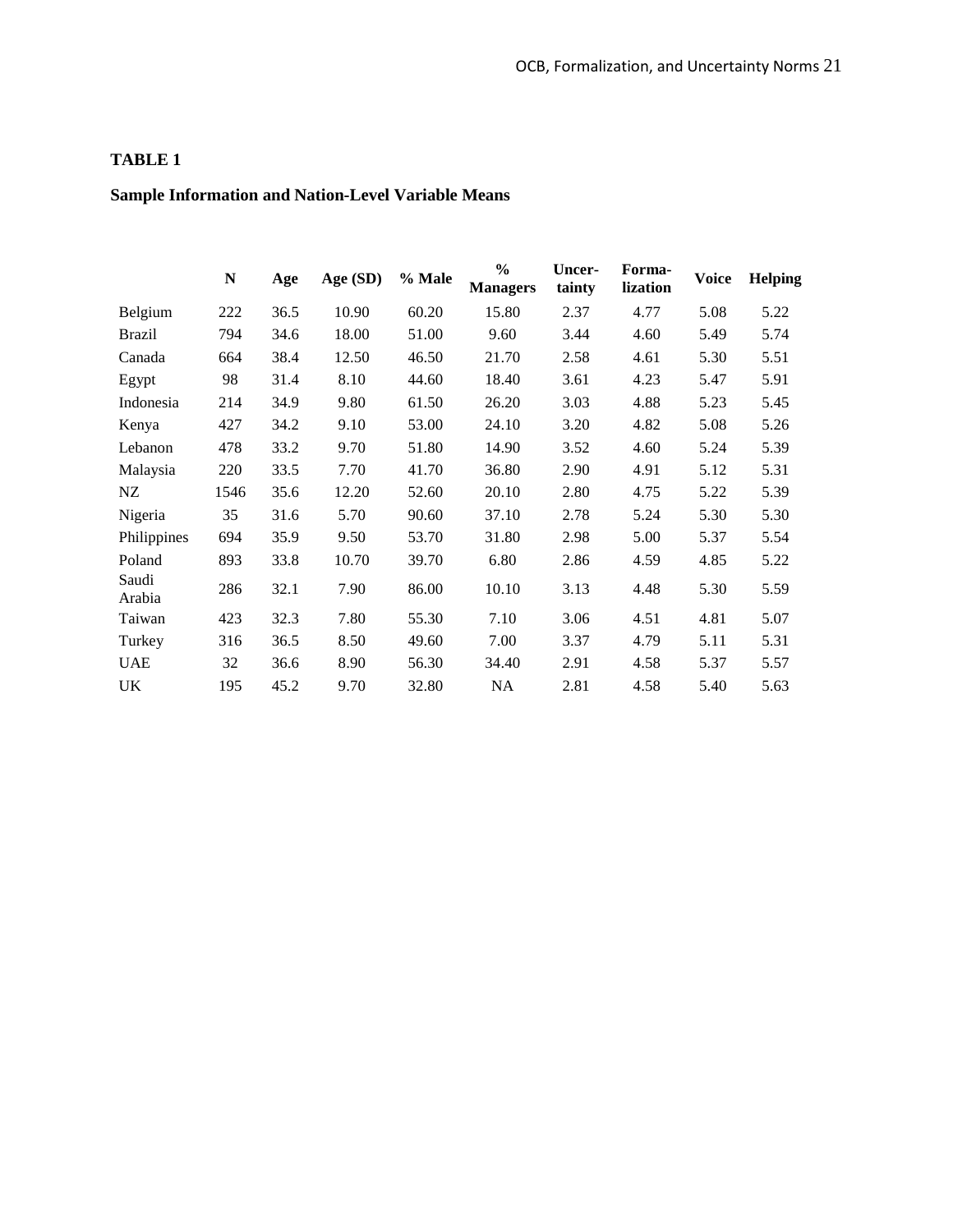# **TABLE 2**

### **Descriptive Statistics**

|                     | Mean  | <b>SD</b> | <b>Voice</b> | <b>Helping</b>               | Age                      | <b>Manager</b>           | Forma-<br>lization | <b>Employee</b><br><b>Support</b> |
|---------------------|-------|-----------|--------------|------------------------------|--------------------------|--------------------------|--------------------|-----------------------------------|
| Voice               | 5.20  | 1.21      |              |                              |                          |                          |                    |                                   |
| Helping             | 5.43  | 1.11      | $.72*$       | $\qquad \qquad \blacksquare$ |                          |                          |                    |                                   |
| Age                 | 35.18 | 11.69     | $.12*$       | $.09*$                       | $\overline{\phantom{a}}$ |                          |                    |                                   |
| Manager             | 0.17  | 0.38      | $.11*$       | $.07*$                       | $.12*$                   | $\overline{\phantom{0}}$ |                    |                                   |
| Forma-<br>lization  | 4.69  | 0.43      | $.09*$       | $.09*$                       | $.03*$                   | $.06*$                   |                    |                                   |
| Employee<br>Support | 4.45  | 0.61      | $.17*$       | $.17*$                       | $.04*$                   | $.11*$                   | $.44*$             |                                   |
| Uncertainty         | 2.99  | 0.30      | $.05*$       | $.06*$                       | $-.09*$                  | $-.06*$                  | $-.08*$            | $-.22*$                           |

# NOTE:

# $* p < .05$

Formalization and Employee Support are disaggregated from the organizational to the individual level; Certainty is disaggregated from the nation-level to the individual level.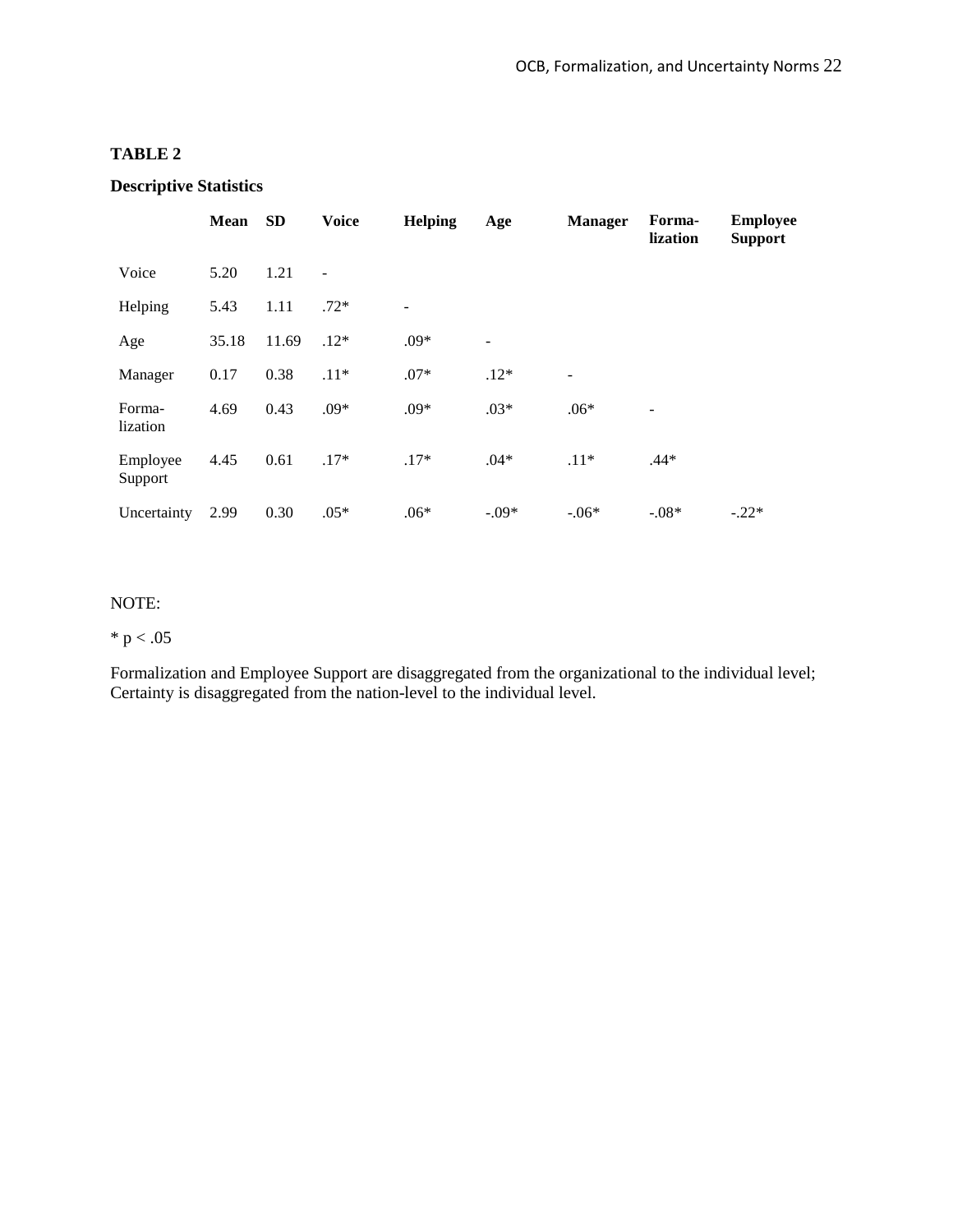# **TABLE 3**

# **Results of the Three-Level Multi-Level Analysis**

|                                              |                                                   | <b>Voice</b>                   |                         |                                                   | <b>Helping</b>          |                         |  |  |
|----------------------------------------------|---------------------------------------------------|--------------------------------|-------------------------|---------------------------------------------------|-------------------------|-------------------------|--|--|
|                                              | <b>Random</b><br><b>Intercept</b><br><b>Model</b> | <b>Level 2</b><br><b>Model</b> | Level 3<br><b>Model</b> | <b>Random</b><br><b>Intercept</b><br><b>Model</b> | <b>Level 2</b><br>Model | Level 3<br><b>Model</b> |  |  |
| Intercept $\gamma_{000}$                     | $5.20**$                                          | $5.20**$                       | $5.20**$                | $5.44**$                                          | $5.44**$                | $5.44**$                |  |  |
| Formalization $\gamma_{010}$                 |                                                   | 0.17#                          | $0.19**$                |                                                   | $0.19**$                | $0.20**$                |  |  |
| Uncertainty $\gamma_{001}$                   |                                                   |                                | 0.25                    |                                                   |                         | 0.31#                   |  |  |
| Formalization x<br>Uncertainty $\gamma_{01}$ |                                                   |                                | $0.70**$                |                                                   |                         | 0.36#                   |  |  |
| Variance<br>components                       |                                                   |                                |                         |                                                   |                         |                         |  |  |
| (level 1)<br>$\boldsymbol{e}$                | 1.335                                             | 1.334                          | 1.335                   | 1.070                                             | 1.069                   | 1.069                   |  |  |
| $(\text{level } 2)$<br>$r_0$                 | 0.076                                             | 0.059                          | 0.056                   | 0.099                                             | 0.089                   | 0.085                   |  |  |
| $U_{000}$ (level 3)                          | 0.031                                             | 0.030                          | 0.026                   | 0.028                                             | 0.028                   | 0.022                   |  |  |
| (level 3)<br>$u_{01}$                        |                                                   | 0.042                          | 0.000                   |                                                   | 0.014                   | 0.010                   |  |  |

Note: \*\* *p* < .01; \* *p* < .05; # *p* < .10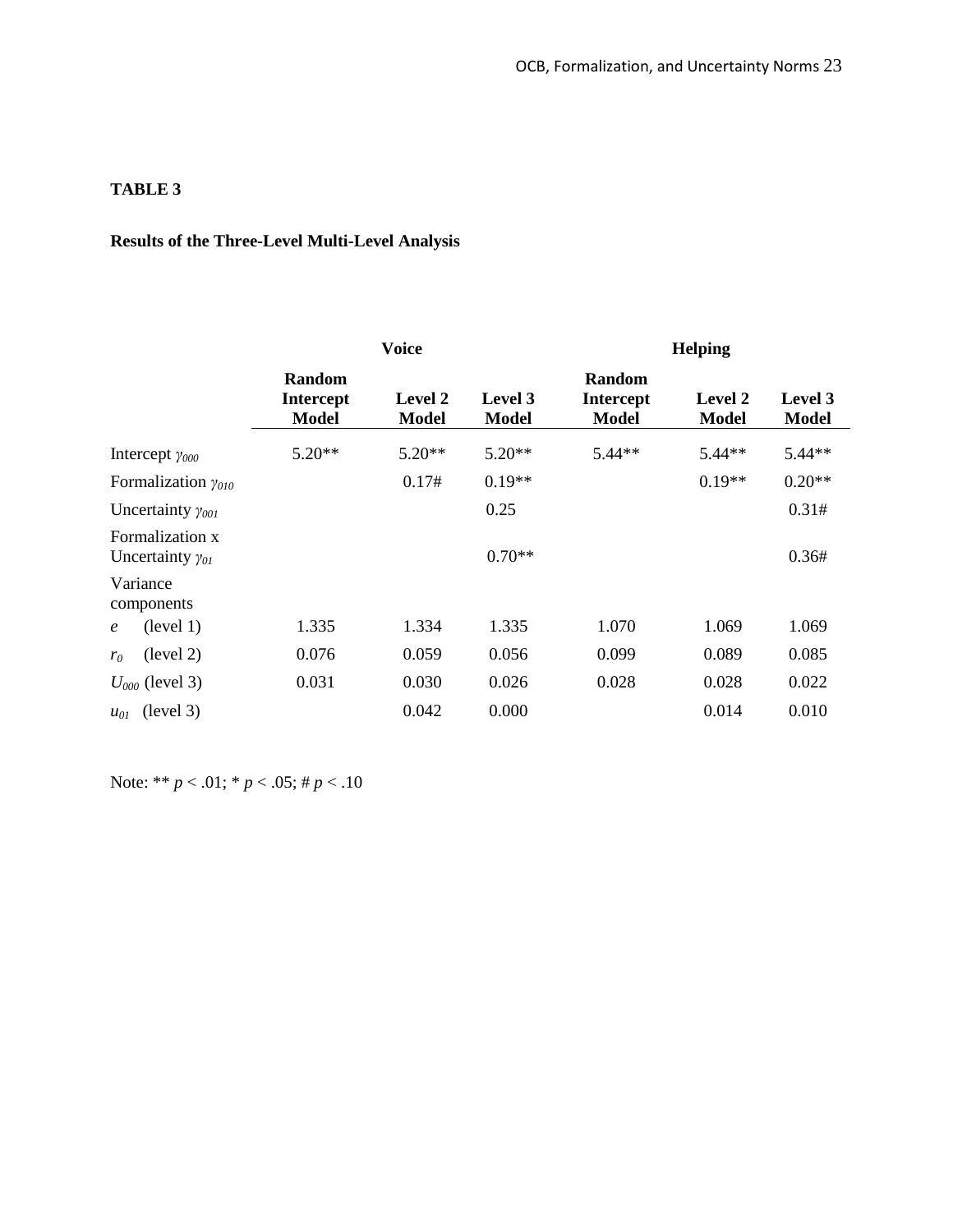# **FIGURE 1**

# **Interaction between Perceived Formalization (Level 2) and National Uncertainty (Level 3) on Voice Behavior (Level 1)**

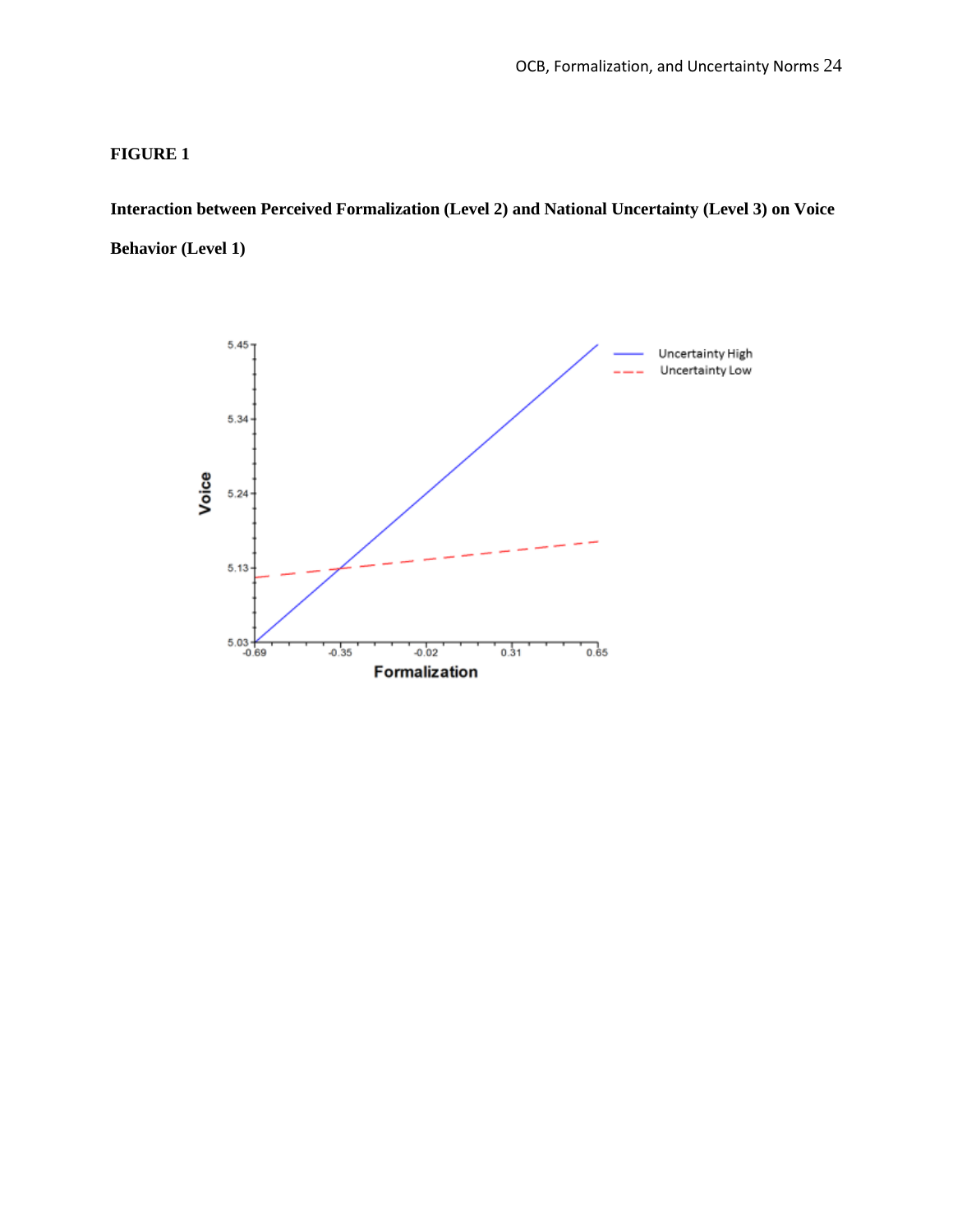# **SUPPLEMENTARY INFORMATION**

This supplement reports the full results of the HLM analysis, adjusting for control variables at all three levels. All effects are estimated as random effects. We also provide additional information on the selection of our dependent and control variables.

#### **Control Variables at National Level**

At the national level, we controlled for economic development using Gross National Income (GNI) per Capita adjusted for Purchase Power Parity for the year 2004 (using different years across the sample period did not change the main results). This data was taken from the United Nations Development Programme (United Nations Development Programme, no date) and the CIA world fact book (Central Intelligence Agency, no date). We also controlled for power distance, which refers to the extent to which cultures are hierarchically differentiated and strong power differentials exist between the bottom and the top of society. Power distance is a theoretically closely related variable to formalization (Lee  $\&$ Antonakis, 2014): individuals in high-power distance cultures do not expect a large degree of autonomy and choice and they are more likely to rely on formal rules and authority (Hofstede, 2001). In more power distant societies, organizations are more formalized (Huang & Van de Vliert, 2003). Controlling for power distance will therefore differentiate our certainty management process from a general preference for formalization due to general preferences acquired through cultural socialization.

We created a new composite power distance index, averaging Hofstede's (2001) power distance, the power distance index used in the GLOBE study (House et al., 2004) and the Hierarchy value index by Schwartz (2006). Missing data for African and Middle Eastern countries in our sample were replaced with regional estimates provided by Hofstede (2001; missing data: Kenya, Nigeria, Egypt, UAE, Saudi Arabia & Lebanon), House et al. (2004; missing data: Kenya and UAE) and Schwartz (2006; missing data: Kenya, Saudi Arabia, Lebanon & UAE). Hofstede (2001) used data from Ghana, Nigeria, Sierra Leone (West African Region), Ethiopia, Kenya, Tanzania, and Zambia (East African Region) to estimate the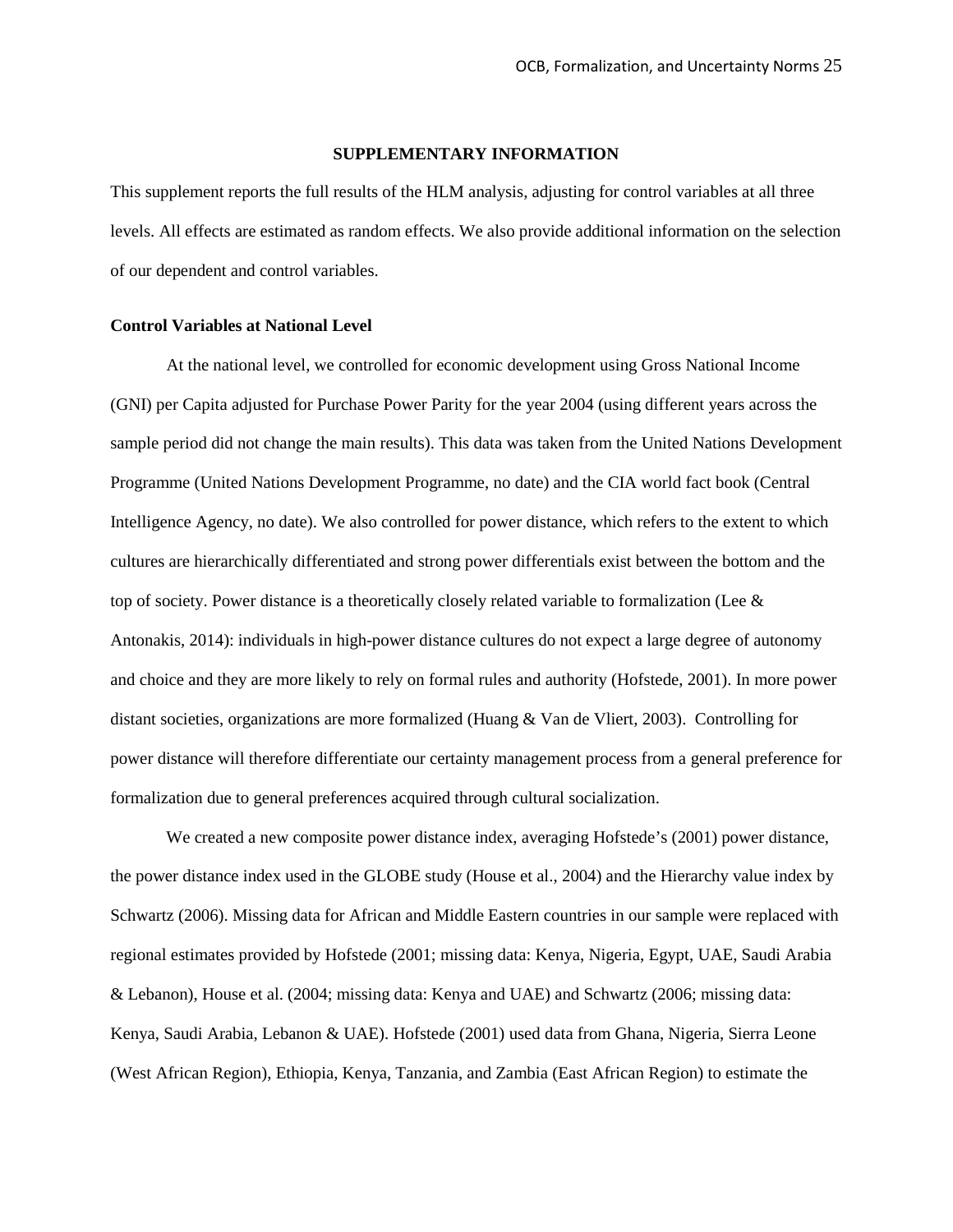African mean, and from Egypt, Lebanon, Libya, Kuwait, Iraq, Saudi Arabia and the United Arab Republic to estimate Middle Eastern countries. House et al. (2004) used data from Egypt, Kuwait, Morocco, Qatar and Turkey for the Middle East cluster and Namibia, Nigeria, South Africa (Black sample), Zambia and Zimbabwe for Sub-Saharan Africa. We calculated the Sub-Saharan Africa mean for Schwartz (2006) with data from Zimbabwe, South Africa (Black sample), Uganda, Ghana, Namibia, Nigeria, Senegal, Cameroon and Ethiopia, and the Middle Eastern mean with data from Egypt, Yemen, Jordan, Iran and Turkey.

We ran a principal component analysis on the normalized scores. A single factor with an eigenvalue of 2.85 and explaining 71.23% of the variance emerged. The reliability of the composite power distance score was .85. Power distance correlated .34 with uncertainty and .69 with wealth. All data was grand-mean centered.

#### **Control Variables at Organization Level**

At the organizational level, we included dummy-coded industry variables. The comparison category was all other industries. We also used an indicator of employee orientation (see the main manuscript). Support received from various sources within an organization (from leaders, co-workers, general perceptions of support) is a strong and consistent predictor of OCB. Importantly, the effect of organization-based support exceeds other core predictors of OCB including personality and leadership perceptions (Carpenter et al., 2014), and it is particularly important for facilitating voice behavior specifically (Chiaburu, et al., 2013). Therefore, controlling for organizational support tests whether our effects are important and independent of other core organizational processes. All dummy codes for industry were entered without centering.

#### **Control Variables at Individual Level**

At the individual level, we controlled for age and managerial position (see Table 1 in main text for demographic information). Previous studies have shown that age and occupational position can have an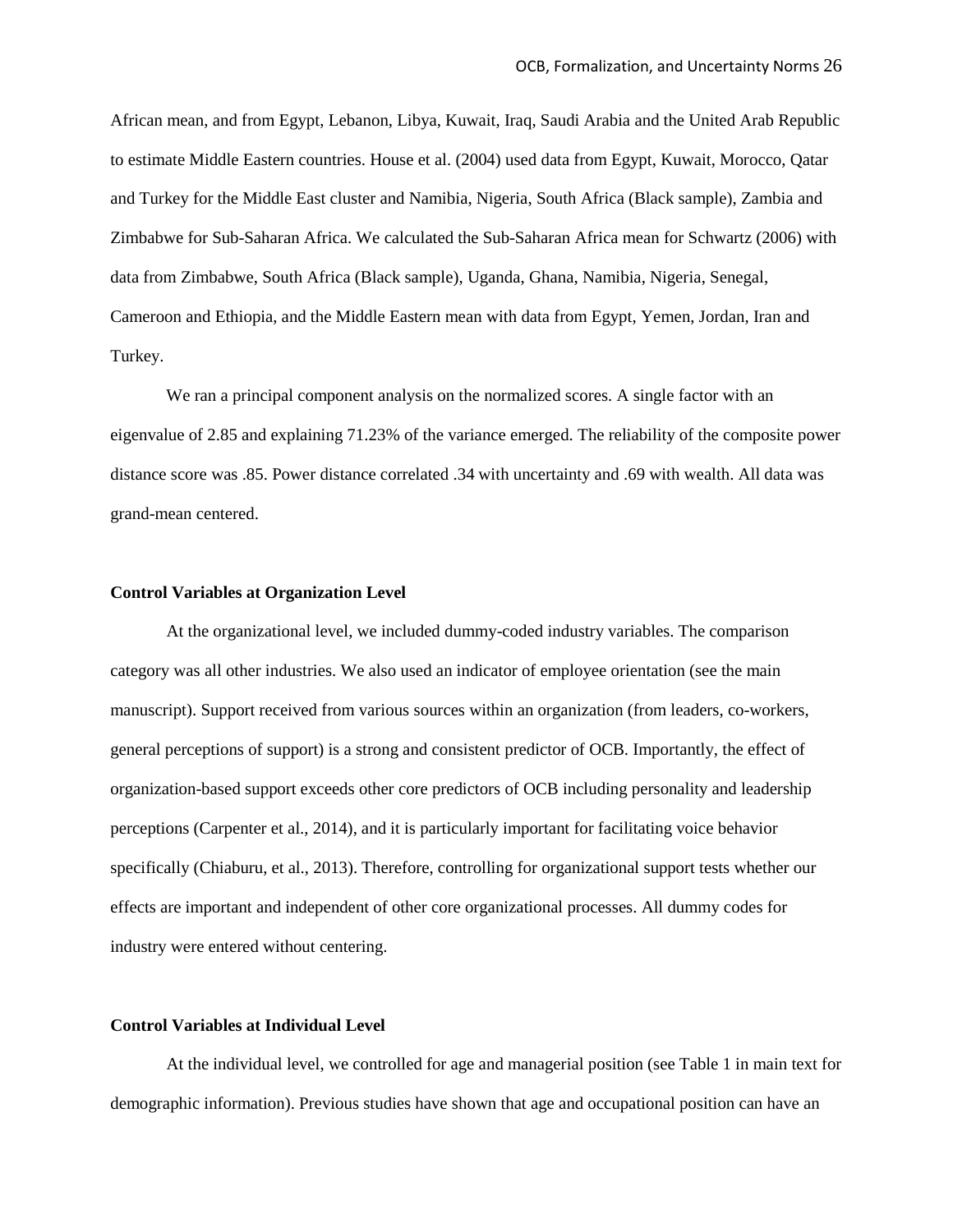influence on OCB levels (e.g. Carpenter et al., 2014; O'Driscoll & Roche, 2015). Therefore, we need to control for these effects. No gender differences were found in our sample; therefore, gender is not included in our models.

### **Selection of Dependent Variables**

We conducted a number of pilot studies. First, we collected data from 334 full-time employees in Germany  $(N=184)$  and the UK  $(N=150)$ . For a description of the sample, see Fischer and Smith (2004). We measured OCB with items from established scales (Frese, Kring, Soose, & Zempel, 1996, Frese, Fay, Hilburger, Leng, & Tag, 1997; Niehoff & Moorman, 1993; Moorman & Blakely, 1995; Podsakoff et al., 1990; Smith, Organ, & Near, 1983; Van Dyne, Graham, & Dienisch, 1994; William & Anderson, 1991). Exploratory factor analyses revealed that the most interpretable solution was a differentiation between pro-active and compliant OCB. The reliabilities in both samples for pro-active vs compliant behaviour scales were above .70.

To examine whether employees made distinctions between in-role versus extra-role behavior and whether there were further distinctions between particular OCB components, we collected data from 106 British employees, 179 German employees, 131 in the US, 91 in New Zealand and 153 employees in Brazil (for a description of the sample, see Fischer et al., 2007; Fischer, 2008). We included the in-role behavior items from William and Anderson (1991) as well as a number of items from established scales (Frese et al., 1996; Niehoff & Moorman, 1993; Moorman & Blakely, 1995; Podsakoff et al., 1990; Smith, Organ, & Near, 1983; Van Dyne et al., 1994). We found a clear distinction between in-role and extra-role behaviors, but inconsistent structures of the extra-role components of OCB across the different samples. In-role behavior showed reliabilities above .70 in all samples. The structures of the extra-role scales were not comparable across studies.

During the period when we conducted this study, the meta-analysis by LePine, Erez, & Johnson (2002) suggested that although employees make perceptual distinctions between different OCB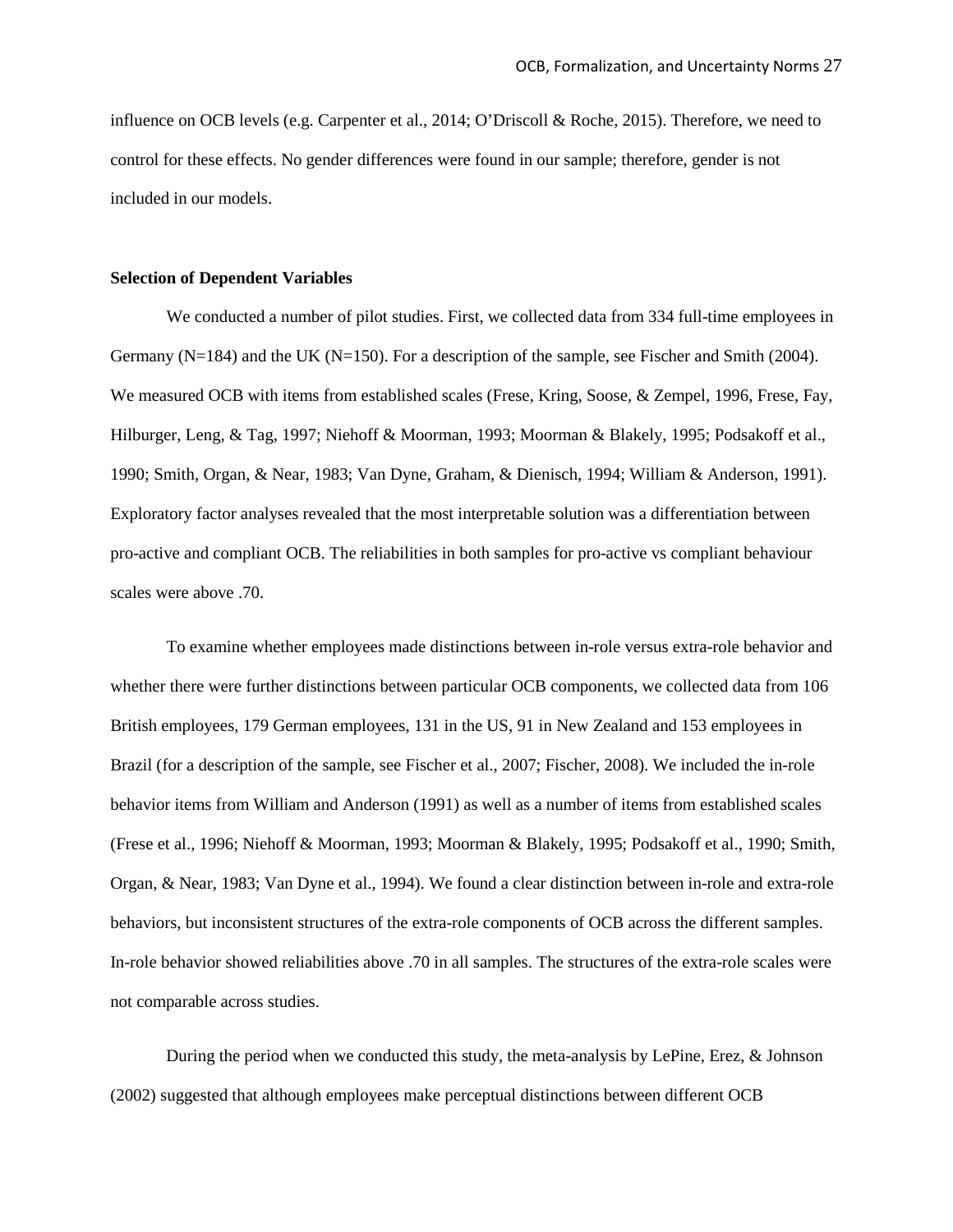dimensions, there was no differential validity between the different OCB subscales. The distinction proposed by Van Dyne et al. (1995) between promotive vs challenging OCB was conceptually interesting from both a theoretical and management perspective. We therefore presented the items from Van Dyne and LePine (1998) to managers and business experts in Germany, NZ, Brazil and Argentina. The items were discussed in one-to-one interviews or in small focus groups. We decided to drop one item because of issues of clarity that were raised by managers ('*get involved in issues that affect the quality of work life here in this group'* – defining quality of work life was deemed too difficult across national and industry contexts). We then sampled 1239 employees from various organizations in Argentina (N=215), Brazil  $(N=275)$ , Malaysia (N=81), New Zealand (N=310), Turkey (N=200), and the U.S. (N=158, the sample is described in Fischer et al., 2014). We administered the revised scale by Van Dyne and LePine (1998). Overall, the fit of the two-factor model in the combined sample was satisfactory:  $\chi^2(df=52, N=1056)$  = 528.52, *p* < .01, CFI=.94, TLI=.92, RMSEA=.093, SRMR=.049. Cronbach's alpha on average was .88 for helping and .89 for voice (minimum alpha was .81 for helping in Malaysia).

Based on these pilot studies, conversations with managers across a number of organizations and countries as well as the available evidence in the literature at the time of preparing the data collection (2005, in particular the meta-analysis by LePine et al., 2002), we selected the voice and helping scales developed by Van Dyne and LePine (1998)

#### **REFERENCES**

- Carpenter, N. C., Berry, C. M. & Houston, L. 2014. A meta-analytic comparison of self-reported and other-reported organizational citizenship behavior. *Journal of Organizational Behavior*, 35: 547– 574.
- Central Intelligence Agency. No date. *The World Factbook.* [https://www.cia.gov/library/publications/the](https://www.cia.gov/library/publications/the-world-factbook/)[world-factbook/.](https://www.cia.gov/library/publications/the-world-factbook/) Accessed 15 August 2017.
- Cheng, G. H-L. & Chan, D. K-S. 2008. Who suffers more from job insecurity? A meta-analytic review. *Applied Psychology: An International Review*, 57: 272–303.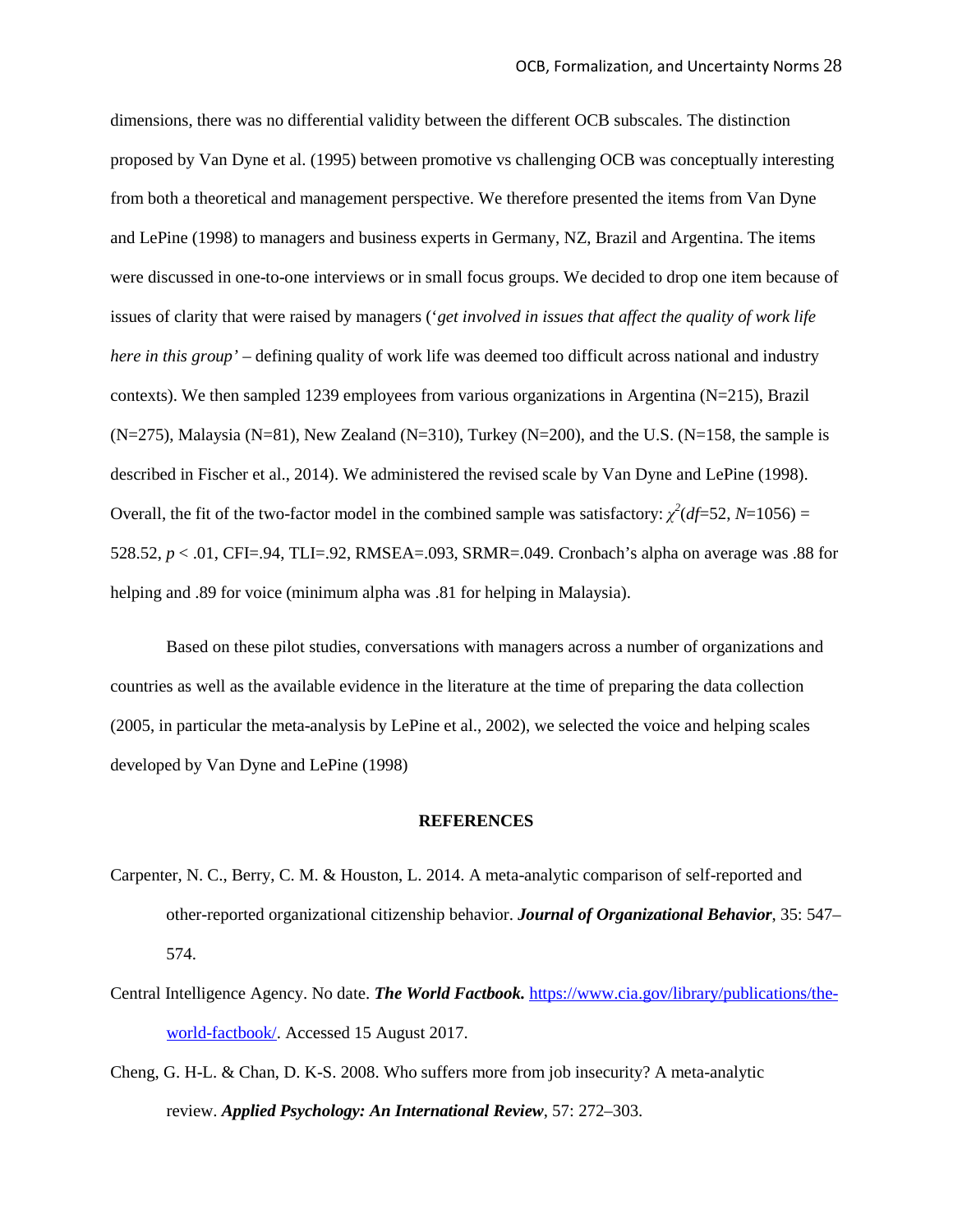- Chiaburu, D.S., Lorinkova, N. & Van Dyne, L. 2013. Employees' social context and change-oriented citizenship: A meta-analysis of leader, co-worker, and organizational influences. *Group and Organization Management*, 38: 291–333.
- Fischer, R. & Smith, P. B. 2004. Values and organizational justice: Performance and seniority-based allocation criteria in UK and Germany*. Journal of Cross-Cultural Psychology,* 6: 669-688.
- Fischer, R. 2008. Rewarding seniority: investigating organizational and cultural determinants of senioritybased allocations*. Journal of Social Psychology, 148:* 167-186.
- Fischer, R., Ferreira, M. C., Assmar, E., Baris, G., Berboroglu, G., Dalyan, F., Wong, C.C., Hassan, A., Hanke, K., Boer, D. 2014. Organizational practices across cultures: An exploration in six cultural contexts**.** *International Journal of Cross-Cultural Management, 14:* 105-125. DOI: 10.1177/1470595813510644
- Fischer, R., Smith, P. B., Richey, B.E., Ferreira, M. C., Assmar, E. M. L., Maes, J., & Stumpf, S. 2007*.*  How do organizations allocate rewards? The predictive validity of national values, economic and organizational factors across six nations. *Journal of Cross-Cultural Psychology,* 38: 3-18. DOI: 10.1177/0022022106295437
- Frese, M., Fay, D., Hilburger, T., Leng, K. & Tag, A. 1997. The concept of personal initiative: Operationalisation, reliability and validity in two German samples. *Journal of Occupational and Organisational Psychology,* 70: 139-161.
- Frese, M., Kring, W., Soose, A., & Zempel, J. 1996. Personal initiative at work: Differences between East and West Germany. *Academy of Management Journal*, 39: 37-63.
- Hofstede, G. H. 2001. *Culture's consequences: Comparing values, behaviors, institutions and organizations across nations*. Beverly Hills, CA: Sage.
- House, R. J., Hanges, P. J., Javidan, M., Dorfman, P. W. & Gupta, V. (Eds.), 2004. *Culture, leadership and organizations: The GLOBE study of 62 societies*. Thousand Oaks, CA: Sage.
- Huang, X. & Van de Vliert, E. 2003. Where intrinsic motivation fails to work: National moderators of intrinsic motivation. *Journal of Organizational Behavior,* 24: 159–179.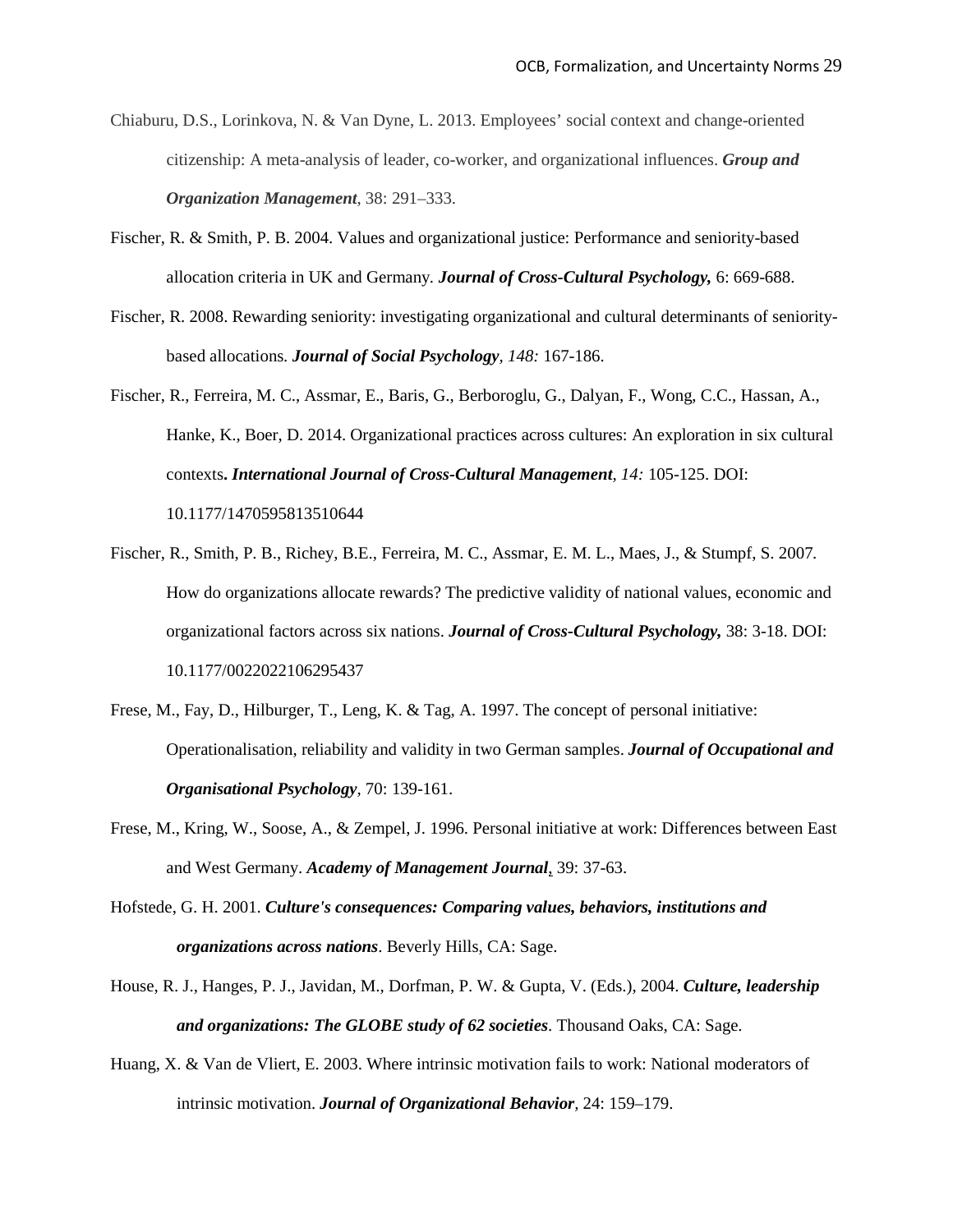- Lee Y. T. & Antonakis J. 2014. When preference is not satisfied but the individual is: How power distance affects person–job fit. *Journal of Management*, 40: 641–675.
- LePine, J. A., Erez, A., & Johnson, D.E. 2002. The nature and dimensionality of organizational citizenship behavior: A critical review and meta-analysis. *Journal of Applied Psychology, 87:* 52-65.
- Moorman, R.H., & Blakely, G.L. 1995. Individualism-collectivism as an individual difference predictor of organisational citizenship behaviour. *Journal of Organisational Behaviour*, 16: 127-142.
- Niehoff, B.P., & Moorman, R.H. 1993. Justice as a mediator of the relationship between methods of monitoring and organisational citizenship behaviour. *Academy of Management Journal*, 36: 527- 556.
- O'Driscoll, M. P. & Roche, M. 2015. Age, organizational citizenship behaviors and counterproductive work behaviors. In N. A. Pachana (ed), *Encyclopedia of Geropsychology*, pp. 1–11. Singapore: Springer.
- Podsakoff, P.M., MacKenzie, S.B., Moorman, R.H. & Fetter, R. 1990. Transformational leader behaviours and their effect on trust, satisfaction and organizational citizenship behaviours. *Leadership Quarterly***,** 1: 107-142.
- Schwartz, S. H. 2006. A theory of cultural value orientations: Explication and applications. *Comparative Sociology*, *5:* 136–182.
- Smith, C. A., Organ, D. W., & Near, J. P. 1983. Organizational citizenship behaviour: Its nature and antecedents. *Journal of Applied Psychology,* 68: 653-663.

United Nations Development Programme. No date. *Human Development Data.* [http://hdr.undp.org/en/statistics/.](http://hdr.undp.org/en/statistics/) Accessed 15 August 2017.

Van Dyne, L. & LePine, J.A. 1998. Helping and voice extra-role behaviours: Evidence of construct and predictive validity. *Academy of Management Journal*, 41: 108-119.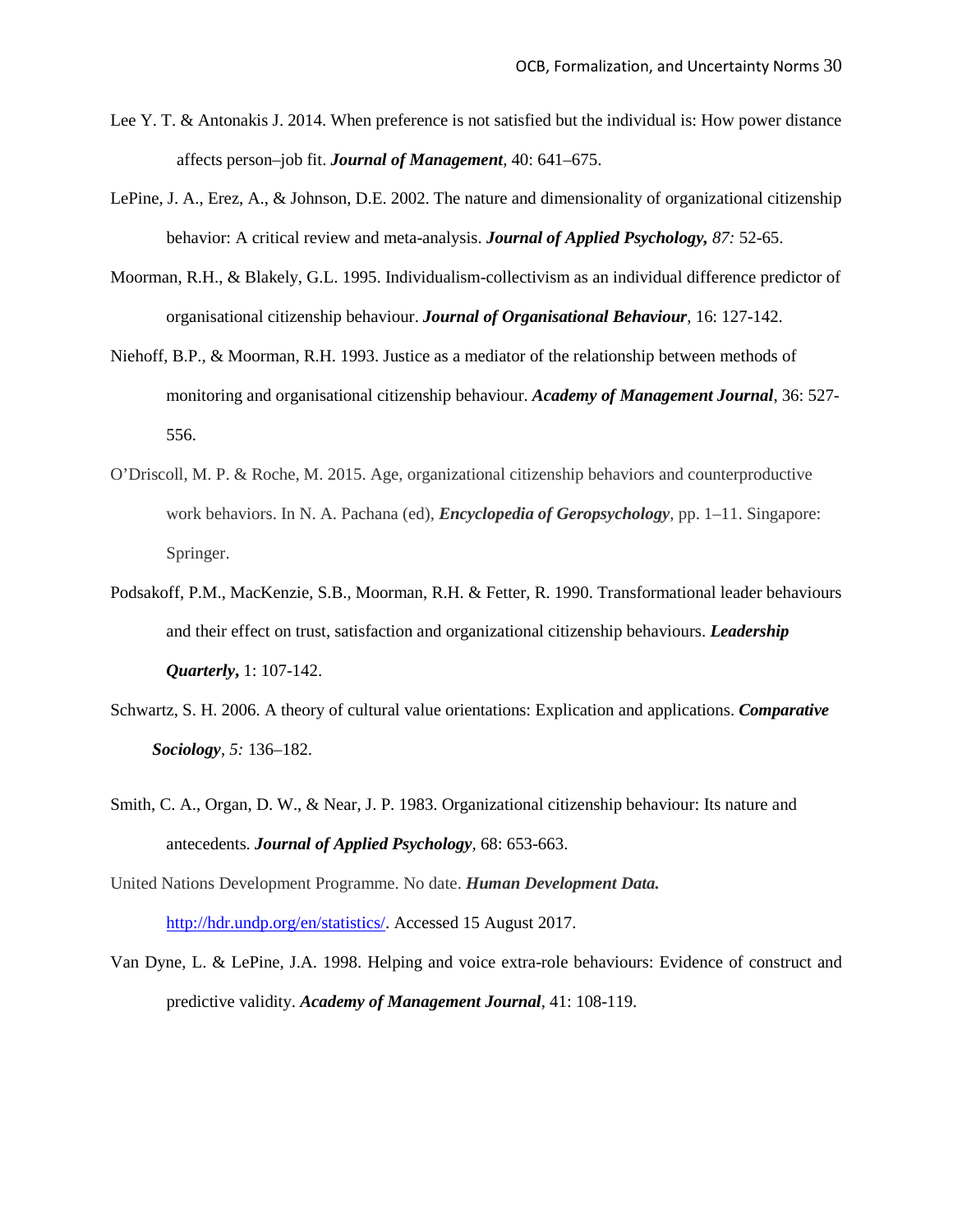Van Dyne, L., Cummings, L. L. & Parks, J. 1995. Extra-role behaviors: In pursuit of construct and definitional clarity (a bridge over muddied waters). In L. L. Cummings & B. M. Staw (Eds.), *Research in organizational behavior*, vol. 17: 215–285. Greenwich, CT: JAI Press.

- Van Dyne, L., Graham, J.W. & Dienisch, R.M. 1994. Organizational citizenship behaviour: construct definition, measurement and validation. *Academy of Management Journal*, 37: 765-802.
- William, L.J., & Anderson, S. E. 1991. Job satisfaction and organizational commitment as predictors of organizational citizenship and in-role behaviours. *Journal of Management,* 17: 601-618.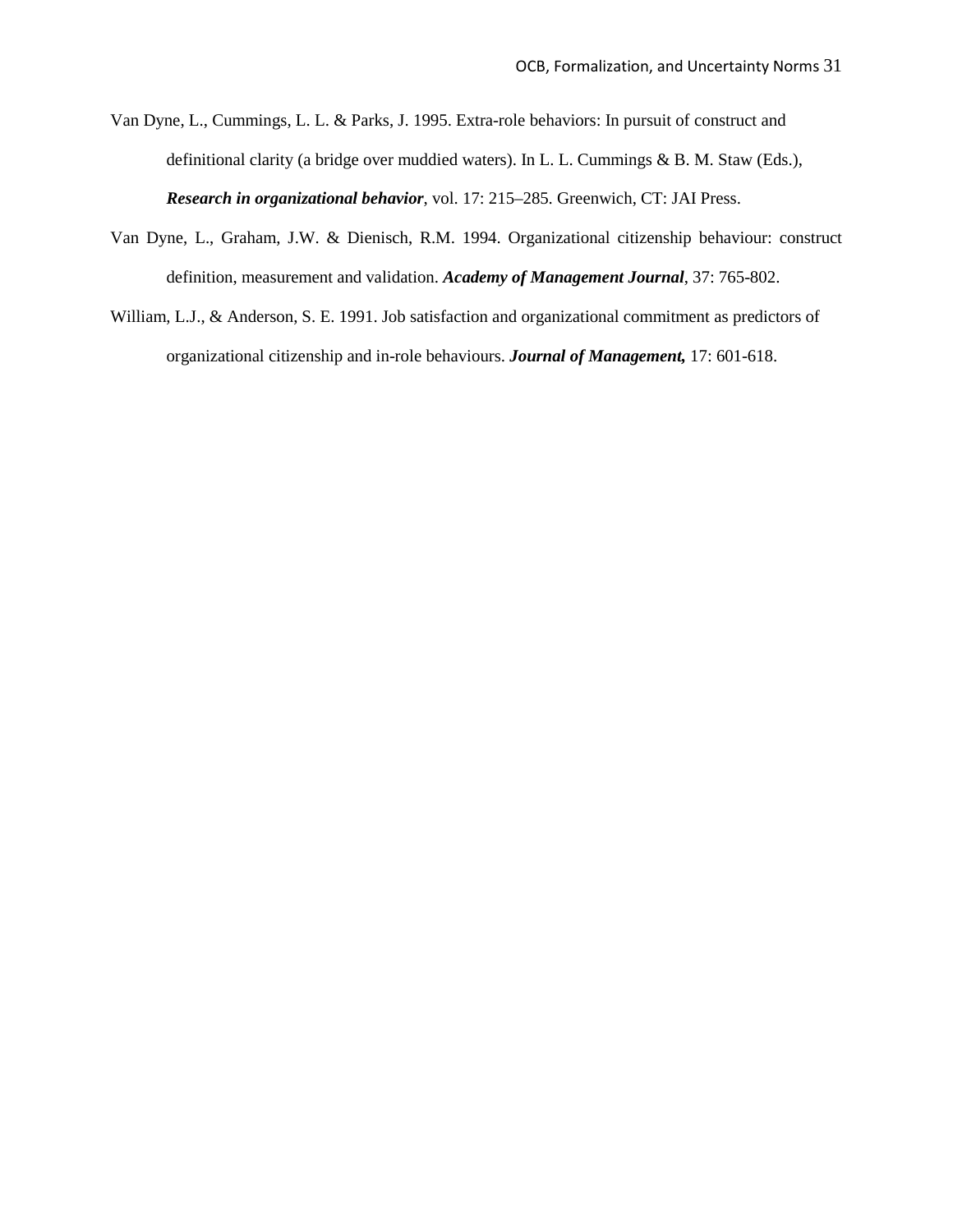# **Supplementary Table 1**

Full HLM analysis with control variables entered

|                                          | Voice    | Helping  |
|------------------------------------------|----------|----------|
| Individual level                         |          |          |
| Intercept                                | 5.201**  | 5.421**  |
| Age                                      | .005     | .001     |
| Manager                                  | $.276*$  | .124     |
| Organizational Level                     |          |          |
| Primary (vs other industries)            | $-.021$  | .047     |
| Retail & Sales (vs other industries)     | $-.208*$ | $-.151$  |
| Finance (vs other industries)            | .062     | .103     |
| Education (vs other industries)          | $-.072$  | $-.046$  |
| Formalization                            | .082     | .060     |
| <b>Employee Orientation</b>              | $.163**$ | $.261**$ |
| <b>National Level</b>                    |          |          |
| Gross National Income per Capita         | .000     | .000     |
| <b>Power Distance</b>                    | $-.023$  | $-134*$  |
| <b>Uncertainty Norms</b>                 | $.428*$  | $.680**$ |
| <b>Uncertainty Norms * Formalization</b> | $.648**$ | .080     |
| Note: ** $p < .01$ ; * $p < .05$         |          |          |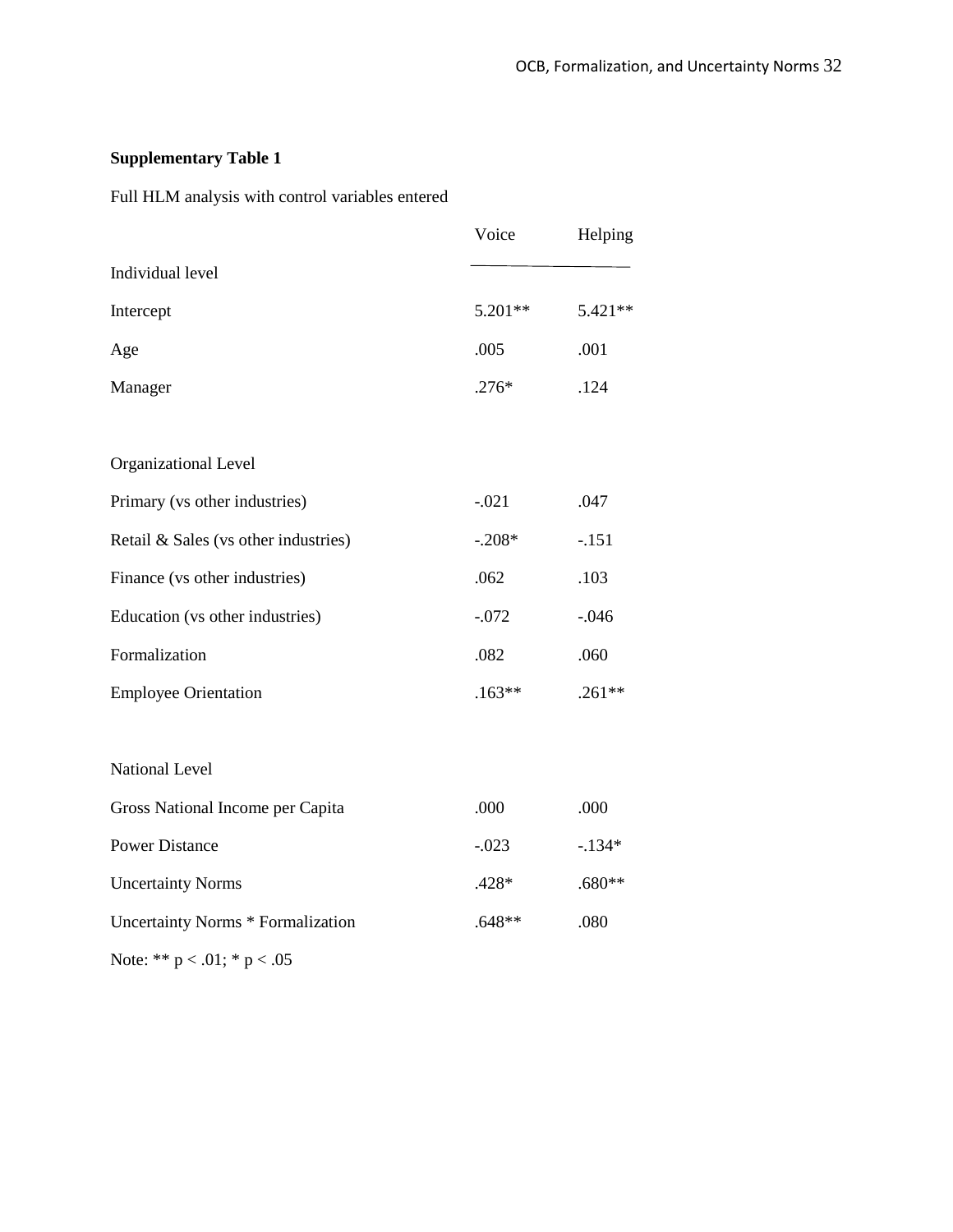# **AUTHOR BIOGRAPHIES**

# **Ronald Fischer**

Ronald Fischer is a Professor in Psychology at Victoria University of Wellington, New Zealand. He received his PhD in Social Psychology from Sussex University, UK. His current research interests focus on the evolution of cultural differences (esp., values, personality, well-being and social cooperation) and cultural evolution of rituals. He serves on a number of editorial boards in psychology and business and has been listed as one of the most highly cited cross-cultural psychologists.

# **Maria Cristina Ferreira**

Maria Cristina Ferreira received her Ph.D. in psychology from Getulio Vargas Foundation in Rio de Janeiro, Brazil. She is currently a professor of social and organizational psychology at Salgado de Oliveira University, Rio de Janeiro, Brazil. Her research interests concern cross-cultural psychology, organizational psychology and positive social psychology.

# **Nathalie Van Meurs**

Nathalie van Meurs received her Ph.D. from University of Sussex in England. She is a Senior Lecturer at Middlesex University Business School and recipient of AOM 2016 and BAM 2008 Best Paper Awards. Her research interests concern cultural values, identity and person-environment fit. She teaches courses in cross cultural management and ethics at Middlesex University Business School.

# **Kubilay Gok**

Kubilay Gok is an assistant professor of management and human resources at Winona State University. He is the recipient of the "Outstanding International Implications Paper Award" from the OB Division and was one of the finalists for the Carolyn Dexter Best Paper Award at the Academy of Management in 2016. He researches ethical leadership, meaningful work, justice, and employee well-being.

# **Ding-Yu Jiang**

Ding-Yu Jiang is Professor of I/O Psychology at National Chung Cheng University, Taiwan. He received his Ph.D. in I/O Psychology from National Taiwan University. His research focuses on issues on employee loyalty/commitment, leadership in the Chinese context, and cross-cultural psychology and management. During 2010, he was a Fulbright Visiting Scholar at the University of Illinois at Urbana-Champaign.

# **Johnny Fontaine**

Johnny R. J. Fontaine is associate professor in the Department of Personnel Management, Work and Organizational Psychology, Ghent University, Belgium. He received his Ph.D. on the cross-cultural comparability of value assessment based on the Schwartz Value Survey from the K.U. Leuven, Belgium. His research mainly focusses on emotions, emotional intelligence, and its assessment in a cross-cultural context.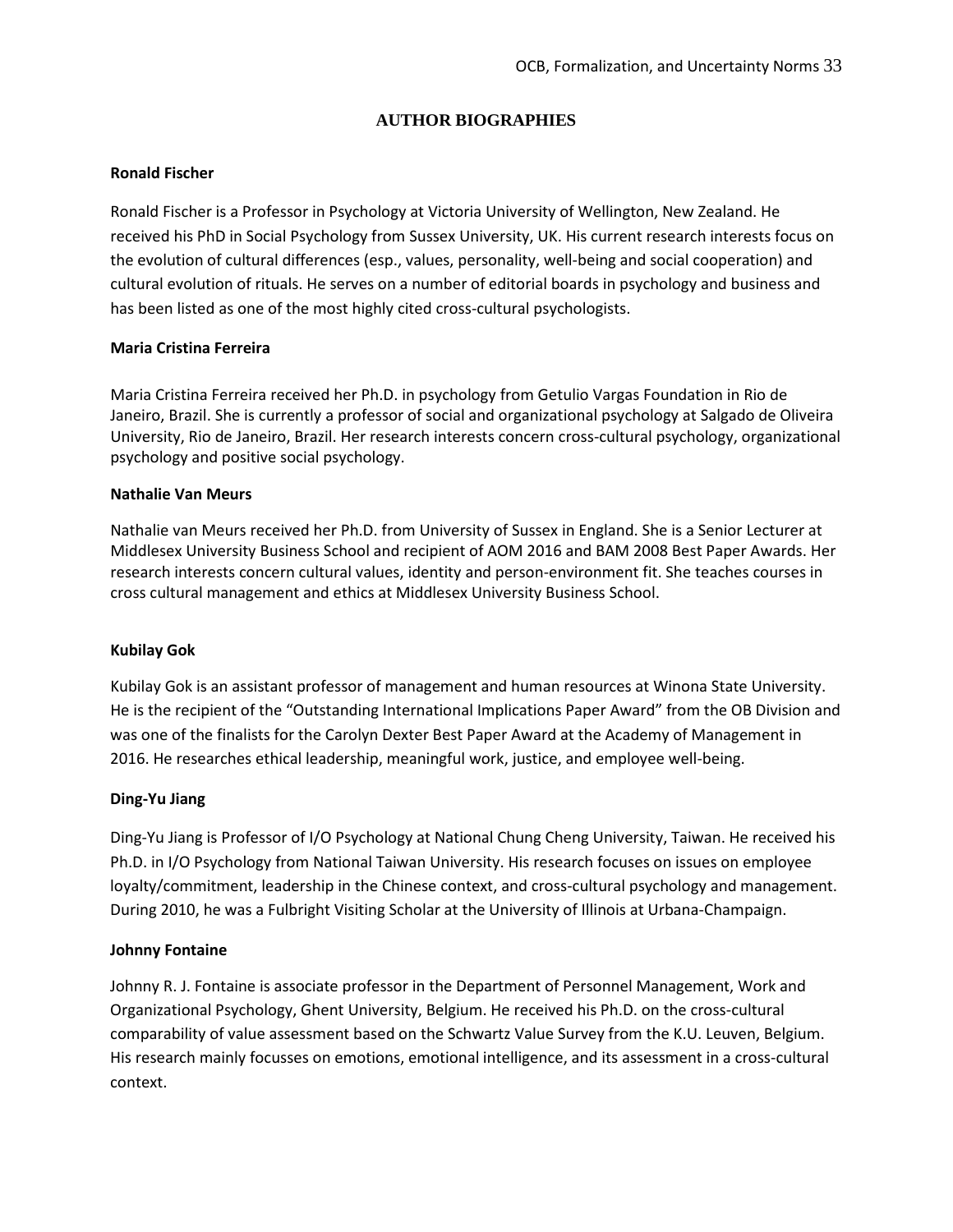# **Charles Harb**

Charles Harb is a professor of social psychology in the Department of Psychology of the American University of Beirut, Beirut, Lebanon. His research includes investigating sectarianism, social identities, identity motives and preferences, self-concept across cultures, and social cohesion. He is the recipient of "*Outstanding International Implications Paper Award,*" OB Division – Academy of Management in 2016.

# **Jan Cieciuch**

Jan Cieciuch is a researcher at the University Research Priority Program on Social Networks at the University of Zurich and an associate professor in the Institute of Psychology at the Cardinal Wyszynski University in Warsaw, Poland. His interests are applications of structural equation modeling especially in psychology, with focus on the investigation of human values and personality traits.

# **Mustapha Achoui**

Mustafa Achoui is a professor of Psychology and Management, and the vice president for planning, research and development in the Arab Open University in Kuwait. He received his Ph.D. from Rensselear Polytechnic Institute, New York in Organizational Behavior. His research interests are mainly in: crosscultural studies, leadership, organizational motivation and performance.

# **Ma. Socorro Mendoza**

Ma Socorro Mendoza currently affiliated with Rutgers University. He supervises care coordinators assisting patients seeking substance abuse disorder (SUD) treatment. He received his Ph.D. in Psychology from Victoria University of Wellington, NZ. His research interests focus on understanding how cultural identity, values, social norms and life experiences shape the perceptions of psychological and physical well-being.

# **Arif Hassan**

Arif Hassan is currently a professor of organizational behavior and human resources management in the Department of Business Administration, International Islamic University Malaysia. Previously, he has worked for nearly two decades in India. His research works are in the area of organizational justice, leadership, motivation, HR practices, job quality and work outcomes.

# **Donna Achmadi**

Donna Achmadi currently works with Explore Specialist Advice New Zealand, a company under HealthCare New Zealand, which provides specialized behavior support services for people with disabilities. She was the recipient of Marsden Grant Scholarship from the Royal Society of New Zealand.

# **Andrew A. Mogaji**

Andrew A. Mogaji is a Professor of Industrial and Organizational Psychology in the Department of Psychology at the Benue State University, Makurdi, Nigeria. His areas of specialization includes